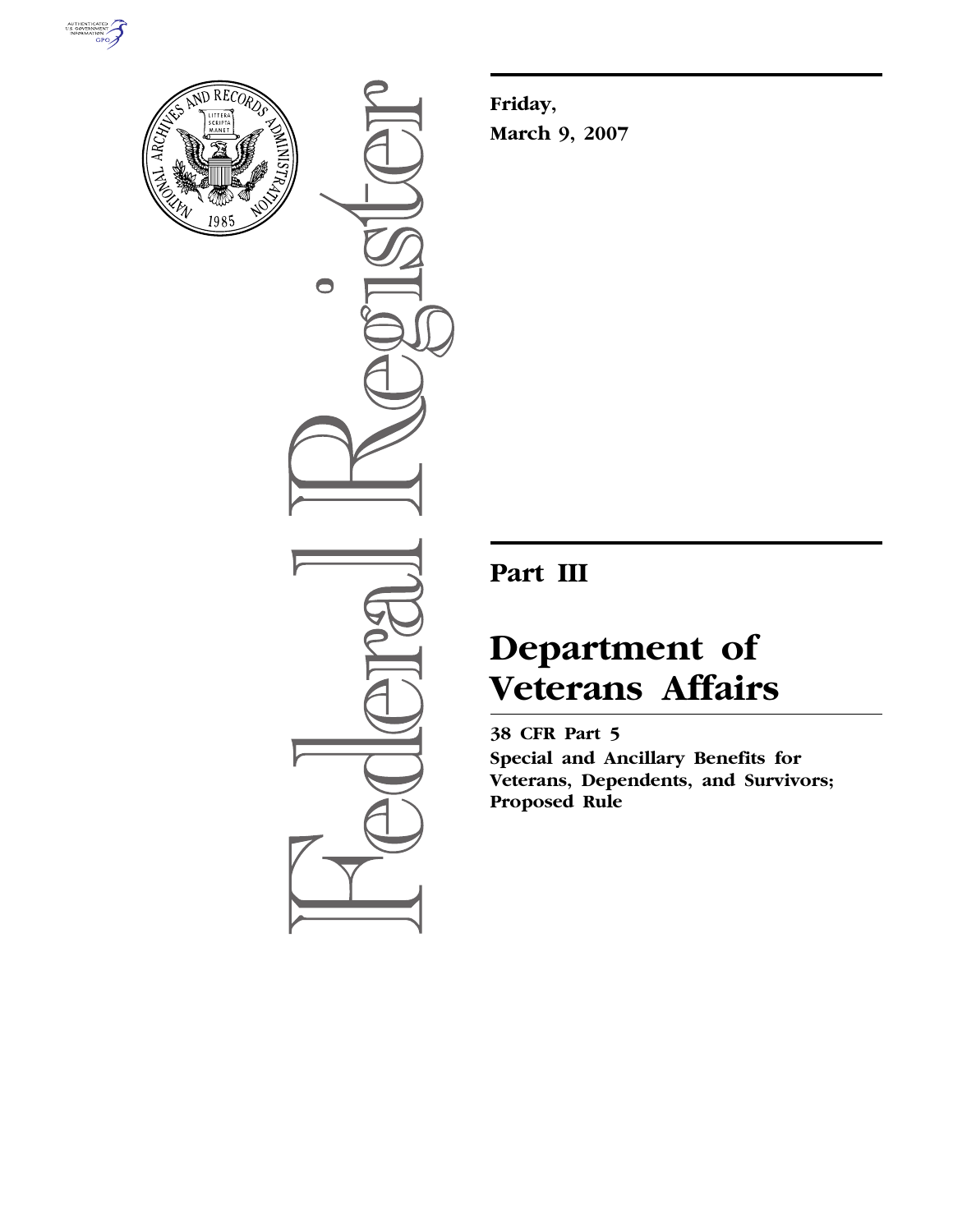## **DEPARTMENT OF VETERANS AFFAIRS**

#### **38 CFR Part 5**

**RIN 2900–AL84** 

## **Special and Ancillary Benefits for Veterans, Dependents, and Survivors**

**AGENCY:** Department of Veterans Affairs. **ACTION:** Proposed rule.

**SUMMARY:** The Department of Veterans Affairs (VA) proposes to reorganize and rewrite in plain language regulations concerning special and ancillary benefits for veterans, dependents, and survivors. These revisions are proposed as part of VA's rewrite and reorganization of all of its compensation and pension rules in a logical, claimantfocused, and user-friendly format. The intended effect of the proposed revisions is to assist claimants and VA personnel in locating and understanding these provisions.

**DATES:** Comments must be received by VA on or before May 8, 2007.

**ADDRESSES:** Written comments may be submitted through *http:// www.Regulations.gov;* by mail or handdelivery to Director, Regulations Management (00REG), Department of Veterans Affairs, 810 Vermont Ave., NW., Room 1068, Washington, DC 20420; or by fax to (202) 273–9026. Comments should indicate that they are submitted in response to ''RIN 2900– AL84—Special and Ancillary Benefits for Veterans, Dependents, and Survivors.'' Copies of comments received will be available for public inspection in the Office of Regulation Policy and Management, Room 1063B, between the hours of 8 a.m. and 4:30 p.m., Monday through Friday (except holidays). Please call (202) 273–9515 for an appointment. In addition, during the comment period, comments may be viewed online through the Federal Docket Management System (FDMS) at *http://www.Regulations.gov.* 

## **FOR FURTHER INFORMATION CONTACT:**  William F. Russo, Director of

Regulations Management (00REG), Department of Veterans Affairs, 810 Vermont Avenue, NW., Washington, DC 20420, (202) 273–9515.

**SUPPLEMENTARY INFORMATION:** The Secretary of Veterans Affairs has established an Office of Regulation Policy and Management (ORPM) to provide centralized management and coordination of VA's rulemaking process. One of the major functions of this office is to oversee a Regulation Rewrite Project (the Project) to improve the clarity and consistency of existing

VA regulations. The Project responds to a recommendation made in the October 2001 ''VA Claims Processing Task Force: Report to the Secretary of Veterans Affairs.'' The Task Force recommended that the compensation and pension regulations be rewritten and reorganized in order to improve VA's claims adjudication process. Therefore, the Project began its efforts by reviewing, reorganizing and redrafting the content of the regulations in 38 CFR part 3 governing the compensation and pension program of the Veterans Benefits Administration. These regulations are among the most difficult VA regulations for readers to understand and apply.

Once rewritten, the proposed regulations will be published in several portions for public review and comment. This is one such portion. It adds subpart H, which includes proposed rules regarding the special and ancillary benefits for veterans, dependents, and survivors. After review and consideration of public comments, final versions of these proposed regulations will ultimately be published in a new part 5 in 38 CFR.

## **Outline**

- Overview of New Part 5 Organization Overview of Proposed Subpart H
- Organization
- Table Comparing Current Part 3 Rules with Proposed Part 5 Rules
- Content of Proposed Regulations

*Special Benefits for Veterans, Dependents, and Survivors* 

- 5.580 Medal of Honor pension.<br>5.581 Awards of VA benefits ba
- Awards of VA benefits based on special acts or private laws.
- 5.582 Naval pension.
- 5.583 Special allowance under 38 U.S.C. 1312.
- 5.584 Loan guaranty for surviving spouses; certification.
- 5.585 Certification for death gratuity.
- 5.586 Certification for dependents'
- educational assistance (DEA). 5.587 Minimum income annuity and gratuitous annuity.
- 5.588 Special allowance payable under section 156 of Public Law 97–377.
- 5.589 Monetary allowance for Vietnam veterans' children born with spina bifida.
- 5.590 Monetary allowance for female Vietnam veterans' children with certain birth defects.
- 5.591 Effective dates of awards for certain disabled children of Vietnam veterans.

*Ancillary Benefits for Certain Service-Connected Veterans and Certain Members of the Armed Forces Serving on Active Duty* 

- 5.603 Financial assistance to purchase a vehicle and adaptive equipment.
- 5.606 Clothing allowance. Endnote Regarding Amendatory Language Paperwork Reduction Act

Regulatory Flexibility Act Executive Order 12866 Unfunded Mandates Catalog of Federal Domestic Assistance Numbers List of Subjects in 38 CFR Part 5

#### **Overview of New Part 5 Organization**

We plan to organize the part 5 regulations so that all provisions governing a specific benefit are located in the same subpart, with general provisions pertaining to all compensation and pension benefits also grouped together. We believe this organization will allow claimants, beneficiaries, and their representatives, as well as VA personnel, to find information relating to a specific benefit more quickly than the organization provided in current part 3.

The first major subdivision would be ''Subpart A—General Provisions.'' It would include information regarding the scope of the regulations in new part 5, delegations of authority, general definitions, and general policy provisions for this part. This subpart was published as proposed on March 31, 2006. *See* 71 FR 16464.

''Subpart B—Service Requirements for Veterans'' would include information regarding a veteran's military service, including the minimum service requirement, types of service, periods of war, and service evidence requirements. This subpart was published as proposed on January 30, 2004. *See* 69 FR 4820.

''Subpart C—Adjudicative Process, General'' would inform readers about claims and benefit application filing procedures, VA's duties, rights and responsibilities of claimants and beneficiaries, general evidence requirements, and general effective dates, as well as revision of decisions and protection of VA ratings. This subpart will be published as three separate Notices of Proposed Rulemaking (NPRM)s due to its size. The first of these three separate NPRMs, concerning VA's duties and the rights and responsibilities of claimants and beneficiaries, was published as proposed on May 10, 2005. *See* 70 FR 24680.

''Subpart D—Dependents or Survivors of Veterans'' would inform readers how VA determines whether an individual is a dependent or a survivor of a veteran. It would also provide the evidence requirements for these determinations. This subpart was published as proposed on September 20, 2006. *See* 71 FR 55052.

''Subpart E—Claims for Service Connection and Disability Compensation'' would define serviceconnected disability compensation,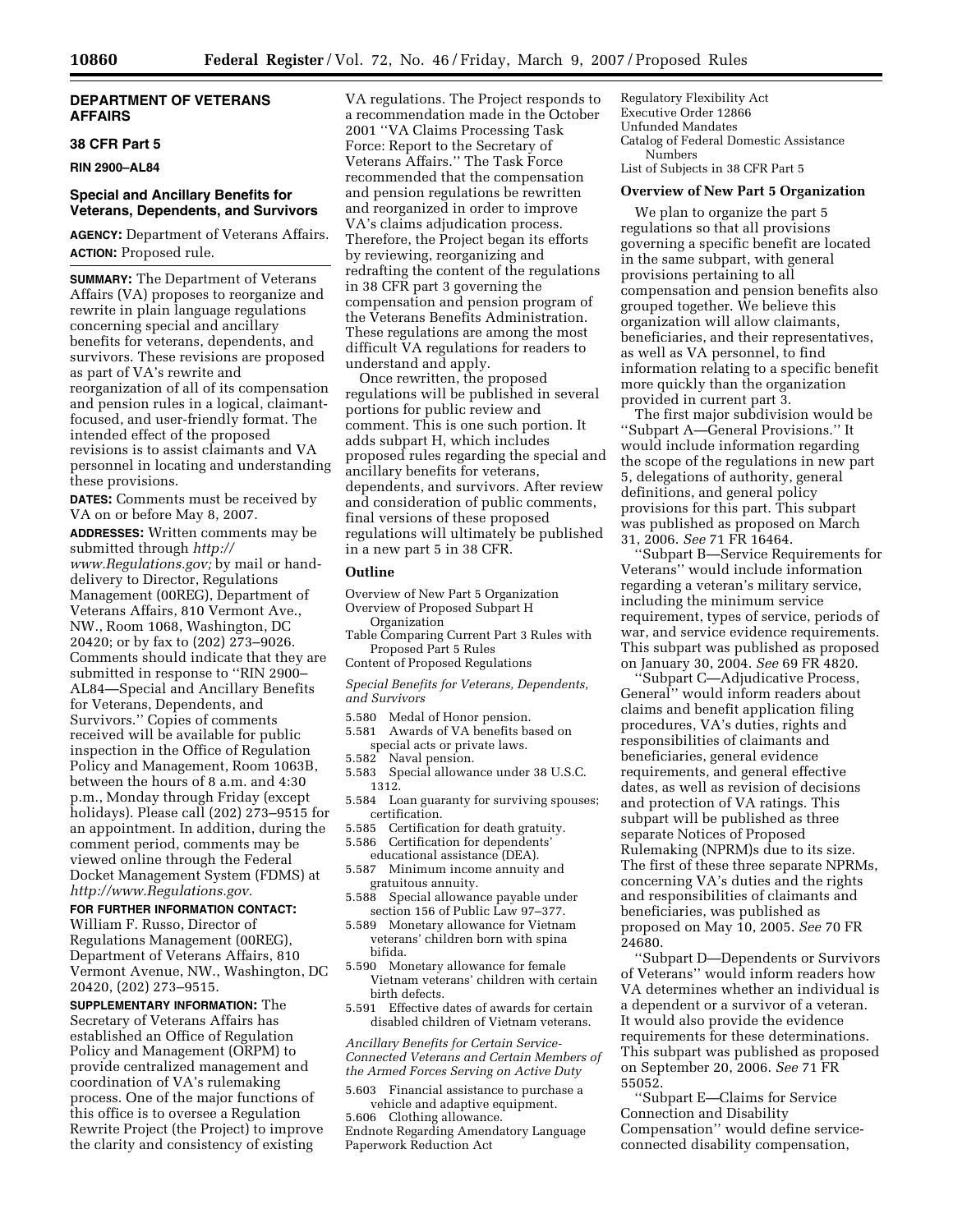including direct and secondary service connection. This subpart would inform readers how VA determines entitlement to service connection. The subpart would also contain those provisions governing presumptions related to service connection, rating principles, and effective dates, as well as several special ratings. This subpart will be published as three separate NPRMs due to its size. The first, concerning presumptions related to service connection, was published on July 27, 2004. *See* 69 FR 44614.

''Subpart F—Nonservice-Connected Disability Pensions and Death Pensions'' would include information regarding the three types of nonserviceconnected pension: Improved Pension, Old-Law Pension, and Section 306 Pension. This subpart would also include those provisions that state how to establish entitlement to Improved Pension, and the effective dates governing each pension. This subpart will be published as two separate NPRMs due to its size. The portion concerning Old-Law Pension, Section 306 Pension, and elections of Improved Pension was published as proposed on December 27, 2004. *See* 69 FR 77578.

''Subpart G—Dependency and Indemnity Compensation, Death Compensation, and Accrued Benefits, and Special Rules Applicable Upon Death of a Beneficiary'' would contain regulations governing claims for dependency and indemnity compensation (DIC); death compensation; accrued benefits; benefits awarded, but unpaid at death; and various special rules that apply to the disposition of VA benefits, or proceeds of VA benefits, when a beneficiary dies. This subpart would also include related definitions, effective-date rules, and rate-of-payment rules. This subpart will be published as two separate NPRMs due to its size. The portion concerning accrued benefits, special rules applicable upon the death of a beneficiary, and several effective date rules, was published as proposed on October 1, 2004. *See* 69 FR 59072. The portion concerning DIC benefits and general provisions relating to proof of death and service-connected cause of death was published as proposed on October 21, 2005. *See* 70 FR 61326.

''Subpart H—Special and Ancillary Benefits for Veterans, Dependents, and Survivors'' would pertain to special and ancillary benefits available, including benefits for children with various birth defects. This subpart is the subject of this document.

''Subpart I—Benefits for Certain Filipino Veterans and Survivors'' would pertain to the various benefits available

to Filipino veterans and their survivors. This subpart was published as proposed on June 30, 2006. *See* 71 FR 37790.

'Subpart J—Burial Benefits'' would pertain to burial allowances.

''Subpart K—Matters Affecting the Receipt of Benefits'' would contain those provisions regarding bars to benefits, forfeiture of benefits, and renouncement of benefits. This subpart was published as proposed on May 31, 2006. *See* 71 FR 31056.

''Subpart L—Payments and Adjustments to Payments'' would include general rate-setting rules, several adjustment and resumption regulations, and election-of-benefit rules. Because of its size, proposed regulations in subpart L will be published in two separate NPRMs.

The final subpart, ''Subpart M— Apportionments and Payments to Fiduciaries or Incarcerated Beneficiaries,'' would include regulations governing apportionments, benefits for incarcerated beneficiaries, and guardianship.

Some of the regulations in this NPRM cross-reference other compensation and pension regulations. If those regulations have been published in this or earlier NPRMs for the Project, we cite the proposed part 5 section. We also include, in the relevant portion of the **SUPPLEMENTARY INFORMATION**, the **Federal Register** page where a proposed part 5 section published in an earlier NPRM may be found. However, where a regulation proposed in this NPRM would cross-reference a proposed part 5 regulation that has not yet been published, we cite to the current part 3 regulation that deals with the same subject matter. The current part 3 section we cite may differ from its eventual part 5 counterpart in some respects, but we believe this method will assist readers in understanding these proposed regulations where no part 5 counterpart has yet been published. If there is no part 3 counterpart to a proposed part 5 regulation that has not yet been published, we have inserted ''[regulation that will be published in a future Notice of Proposed Rulemaking]'' where the part 5 regulation citation would be placed.

Because of its large size, proposed part 5 will be published in a number of NPRMs, such as this one. VA will not adopt any portion of part 5 as final until all of the NPRMs have been published for public comment.

In connection with this rulemaking, VA will accept comments relating to a prior rulemaking issued as a part of the Project, if the matter being commented on relates to both NPRMs.

## **Overview of Proposed Subpart H Organization**

This NPRM pertains to the VA adjudication rules that concern special and ancillary benefits for veterans, dependents, and survivors. The document addresses the rules that govern special benefits, such as § 3.802 related to Medal of Honor, § 3.801 related to special acts of Congress, and § 3.814 related to children with spina bifida. We will also address the rules that govern ancillary benefits for which veterans with certain service-connected disabilities are eligible. These include the current § 3.808 related to certification for automobiles or other conveyances under 38 U.S.C. 3902; and § 3.810 related to the clothing allowance under 38 U.S.C. 1162. While these regulations have been substantially restructured and rewritten for greater clarity and ease of use, most of the basic concepts contained in these proposed regulations are the same as in their existing counterparts in 38 CFR part 3. However, a few substantive changes are proposed. We specifically note in the NPRM where the substantive changes occur.

## **Table Comparing Current Part 3 Rules With Proposed Part 5 Rules**

The following table shows the relationship between the current regulations in part 3 and the proposed regulations contained in this NPRM:

| Proposed part 5 sec-<br>tion or paragraph                                                                                                                                                                                              | Based in whole or in<br>part on 38 CFR part 3<br>section or paragraph<br>(or "New")                                                                                                                                           |
|----------------------------------------------------------------------------------------------------------------------------------------------------------------------------------------------------------------------------------------|-------------------------------------------------------------------------------------------------------------------------------------------------------------------------------------------------------------------------------|
| <b>Special Benefits</b>                                                                                                                                                                                                                |                                                                                                                                                                                                                               |
| 5.580(a)—(b) ……………<br>$(c)(1)$ - (2)<br>$5.580(c)(3)$<br>$5.580(c)(4)$<br>5.580(d)—(e) ……………<br>5.581(a)–(b)<br>5.581(c)(1)<br>$5.581(c)(2)$<br>5.581(d)<br>5.581(e)(1)<br>5.581(e)(2)<br>5.581(f)<br>5.582<br>5.583<br>5.584<br>5.585 | 3.802(a)<br>$3.802(b)$ .<br>$3.802(c)$ .<br>$3.27(d)$ .<br>$3.802(b)$ .<br>$3.801(a)$ .<br>$3.801(c)(2)$ .<br>$3.801(d)$ .<br>$3.801(b)$ .<br>$3.801(e)$ .<br>New.<br>$3.801(c)(1)$ .<br>3.803.<br>3.804.<br>3.805.<br>3.806. |
| 5.586(a)<br>$5.586(b)$<br>5.586(c)<br>5.586(d)<br>5.587<br>5.588<br>5.589                                                                                                                                                              | New.<br>$3.807(c)$ .<br>$3.807(c)$ .<br>$3.807(d)$ .<br>3.811.<br>3.812.<br>3.814.                                                                                                                                            |
| 5.590<br>5.591 (introductory<br>paragraph).                                                                                                                                                                                            | 3.815.<br>New.                                                                                                                                                                                                                |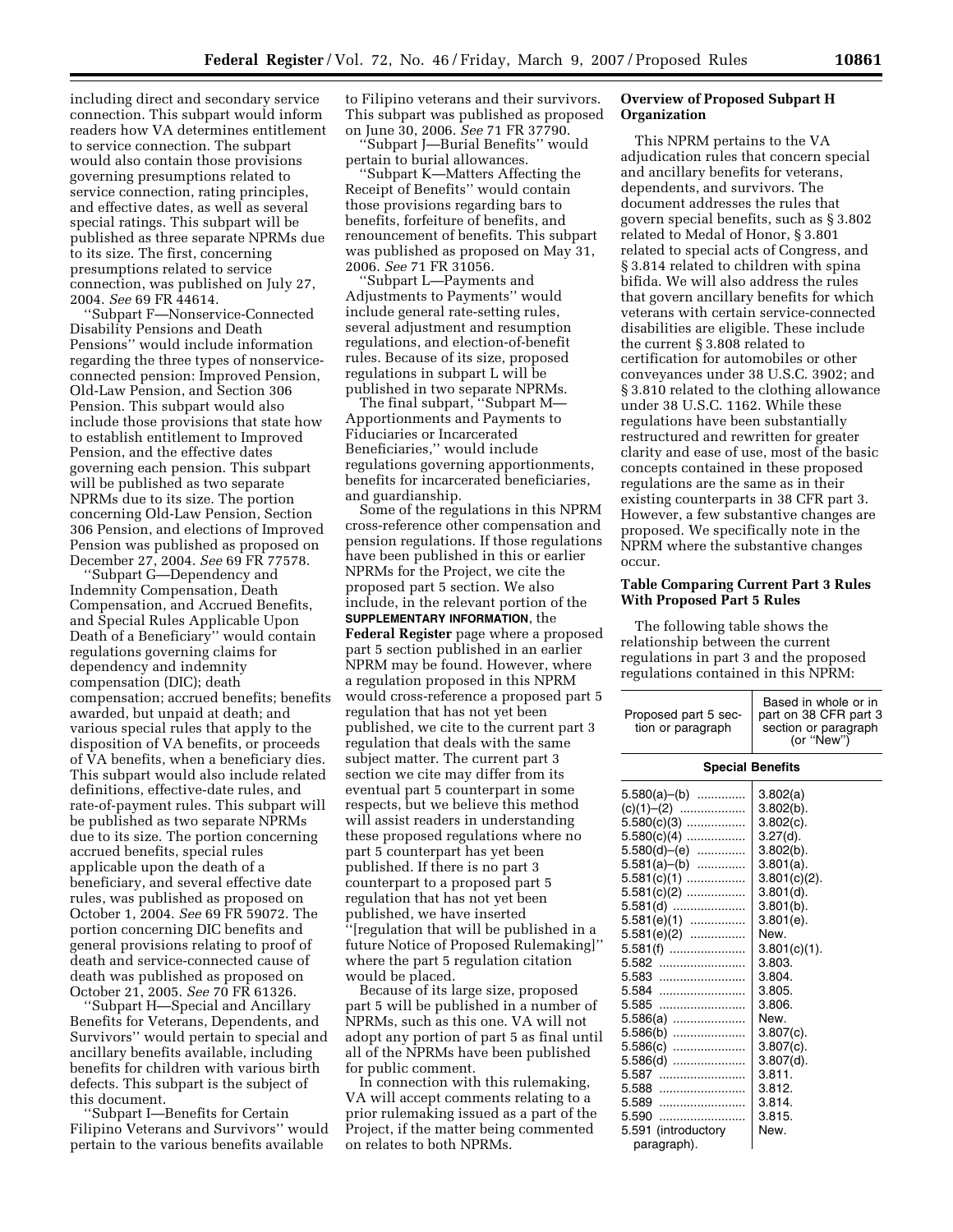| Proposed part 5 sec-<br>tion or paragraph | Based in whole or in<br>part on 38 CFR part 3<br>section or paragraph<br>(or "New") |
|-------------------------------------------|-------------------------------------------------------------------------------------|
| 5.591(a) (introductory<br>paragraph).     | 3.814(e) (introductory<br>paragraph), 3.815(i)<br>(introductory para-               |
| 5.591(a)(1)<br>.                          | graph).<br>$3.403(b)$ .                                                             |
| 5.591(a)(2)<br>.                          | 3.403(c), 3.815(i) (in-<br>troductory para-<br>graph).                              |
| $5.591(a)(3)$                             | $3.403(b)$ , (c).<br>$3.815(i)$ .                                                   |
| $5.591(a)(4)$                             | $3.400(q)$ .<br>$3.814(e)(2)$ ,                                                     |
| $5.591(a)(5)$                             | $3.815(i)(2)$ .<br>$3.400(0)(2)$ .<br>$3.814(e)(1)$ .                               |
| $5.591(a)(6)$                             | $3.815(i)(1)$ .<br>3.114(a), 3.815(i) (in-<br>troductory para-                      |
| 5.591(b) (introductory                    | graph), 3.403(c).<br>$3.500(a)$ , $3.814(f)$ ,                                      |
| paragraph).                               | $3.815(i)$ .                                                                        |
| 5.591(b)(1)<br>.                          | 3.500(b)(1),                                                                        |
|                                           | 3.814(f)(1),<br>$3.815(i)(1)$ .                                                     |
| $5.591(b)(2)$                             | $3.500(b)(2)$ ,<br>$3.814(f)(2)$ ,                                                  |
| 5.591(b)(3)<br>.                          | $3.815(i)(2)$ .<br>$3.503(b)$ .                                                     |
| 5.591(b)(4)<br>.                          | 3.814(f) (introductory<br>paragraph); 3.815(j)<br>(introductory para-<br>graph).    |

#### **Ancillary Benefits**

| $5.603(a)$<br>$5.603(b)(1)$<br>$5.603(b)(2)$<br>$5.603(c)(1)$                                    | New.<br>3.808(e).<br>New.<br>$3.808(a)$ , (b), and<br>New.                                                            |
|--------------------------------------------------------------------------------------------------|-----------------------------------------------------------------------------------------------------------------------|
| $5.603(c)(2)$<br>$5.603(c)(3)$<br>$5.603(d)(1)$<br>$5.603(d)(2)$<br>5.603(e)<br>5.603(f)         | $3.808(b)$ .<br>$3.808(c)$ .<br>New.<br>3.808(d) and 17.158.<br>3.808(c) and New.<br>New and 17.158.                  |
| 5.606(a)<br>$5.606(b)(1)$<br>$5.606(b)(2)$ (introduc-                                            | New.<br>3.810(a) (introductory<br>paragraph).<br>$3.810(a)(1)$ .                                                      |
| tory paragraph).<br>$5.606(b)(2)(i)$<br>$5.606(b)(2)(ii)$<br>$5.606(b)(3)$                       | $3.810(a)(1)$ , (a)(2).<br>$3.810(a)(2)$ .<br>3.810(a) (introductory<br>paragraph).                                   |
| $5.606(c)$<br>$5.606(d)$<br>$5.606(e)(1)$<br>5.606(e)(2)<br>$5.606(f)$<br>$5.606(g)$<br>5.606(h) | 3.810(a)(1), (a)(2)<br>and New.<br>$3.810(b)$ .<br>$3.810(c)(1)$ .<br>$3.810(c)(2)$ .<br>New.<br>New.<br>$3.810(d)$ . |

Readers who use this table to compare existing regulatory provisions with the proposed provisions, and who observe a substantive difference between them, should consult the text that appears later in this document for an explanation of significant changes in

each regulation. Not every paragraph of every current part 3 section regarding the subject matter of this rulemaking is accounted for in the table. In some instances other portions of the part 3 sections that are contained in these proposed regulations appear in subparts of part 5 that will be published for public comment at a later time. For example, a reader might find a reference to paragraph (a) of a part 3 section in the table, but no reference to paragraph (b) of that section because paragraph (b) will be addressed in a separate NPRM. The table also does not include provisions from part 3 regulations that will not be carried forward to part 5. Such provisions are discussed specifically under the appropriate part 5 heading in this preamble. Readers are invited to comment on the proposed part 5 provisions and also on our proposals to omit those part 3 provisions from part 5.

## **Content of Proposed Rules**

*Special Benefits for Veterans, Dependents, and Survivors* 

Section 5.580 Medal of Honor Pension

Current § 3.802 and the authorizing statutes, 38 U.S.C. 1560(c), 1561(c), and 1562, use the phrase ''special pension'' to reference benefits payable under those provisions to Medal of Honor recipients. In order to make this regulation more specific, however, VA proposes to use the phrase ''Medal of Honor pension'' when referring to benefits paid under proposed § 5.580.

Proposed § 5.580 restates in plain language current § 3.802, regarding allocation of responsibilities between the service departments and VA with regard to Medal of Honor pension.

Current § 3.802(a) consists of two sentences. The first sentence briefly explains that the Secretaries of the Armed Forces and of the Department of Transportation are responsible for determining whether an applicant has been placed on the Medal of Honor Roll and for delivering to VA a certified copy of the certificate noting that the applicant has been placed on the Medal of Honor Roll and has a right to the Medal of Honor pension. The second sentence states: "The special pension will be authorized on the basis of such certification.'' The current regulation does not clearly indicate that VA is authorized to pay the pension to a person placed on the Medal of Honor Roll.

We propose to divide current § 3.802(a) into two paragraphs. Proposed § 5.580(a) explains that the service departments are responsible for determining the eligibility of an

applicant to be entered on the Medal of Honor Roll, a determination in which VA has no role. We also propose in § 5.580 to refer to the Department of Homeland Security instead of the Department of Transportation. This change is needed because the United States Coast Guard now falls under the jurisdiction of the Department of Homeland Security. Homeland Security Act of 2002, Public Law 107–296, § 888(b), 116 Stat. 2249. Proposed § 5.580(b) clarifies that it is the responsibility of VA to award the Medal of Honor pension after it receives a certified copy of the certificate. The authorities for proposed § 5.580(a) and (b) are 38 U.S.C. 1560 and 38 U.S.C. 1561.

Proposed § 5.580(c) describes how VA calculates the amount and effective date of the Medal of Honor pension award and the retroactive lump sum payment associated with the pension award. Current § 3.802(b) provides, in part: ''An award of special pension at the monthly rate specified in 38 U.S.C. 1562 will be made as of the date of filing of the application [for placement on the Medal of Honor Roll] with the Secretary concerned.'' This sentence is split into proposed  $\S 5.580(c)(1)$  and  $(c)(2)$  and restated in plain language.

Proposed  $\S 5.580(c)(3)$  is a restatement in plain language of current § 3.802(c), with the exception of the last sentence of § 3.802(c). The last sentence states ''VA will not make a retroactive lump sum payment under this section before October 1, 2003.'' We propose not to include this sentence in § 5.580(c) because, due to the passage of time, it no longer serves any useful purpose.

In keeping with our objective to consolidate material concerning the same benefit, we propose to repeat the content of current § 3.27(d) relating to automatic adjustments of Medal of Honor pension in proposed § 5.580(c)(4) without substantive change. We propose to title  $\S 5.580(c)(4)$  "Automatic annual adjustment.''

Proposed § 5.580(d) is based, in part, on current § 3.802(b). The first sentence of proposed § 5.580(d) is derived from the current rule. The second sentence of proposed § 5.580(d) restates 38 U.S.C. 1562(c): ''Pensions payable under this section are not subject to any attachment, execution, levy, tax lien, or detention under any process whatever.'' We propose to add this statement to the regulation in order to emphasize the protections afforded the Medal of Honor pension.

Proposed § 5.580(e) restates the last sentence of current § 3.802(b) which explains that a veteran is entitled to only one Medal of Honor pension even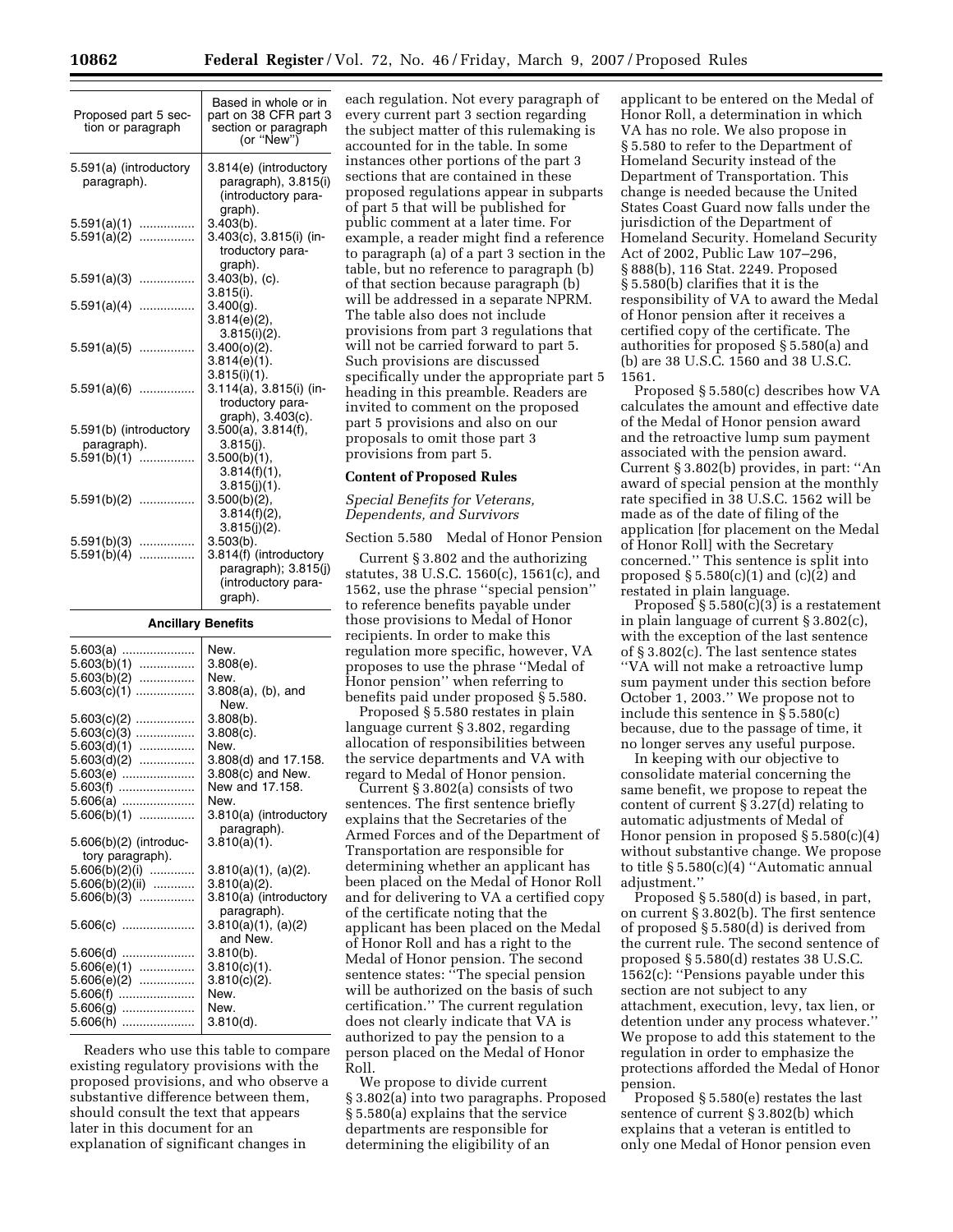if the veteran is awarded more than one Medal of Honor.

Section 5.581 Awards of VA Benefits Based on Special Acts or Private Laws

Proposed § 5.581 restates current § 3.801, governing awards of VA benefits based on a special act of Congress, and adds language clarifying the existing rule.

Proposed § 5.581(a) restates the definition of a ''special act'' from current § 3.801(a), also called a ''private law,'' as an act of Congress that authorizes VA to pay benefits to a particular person.

Proposed § 5.581(b) clarifies the rule stated in current § 3.801(a) that VA will not award benefits based on a special act until a claimant-beneficiary has filed a formal application. The purpose of this provision is to ensure that VA has all of the necessary information (such as full name, address, military status, etc.), and that the information is current and accurate, in order to properly identify and make payments to the beneficiary.

Proposed § 5.581(c) restates current  $\S 3.801(c)(2)$  and (d), with clarification. The rule pertains to a special act that modifies the dates of a veteran's service or the character of a former servicemember's discharge. We propose to restate current § 3.801(c)(2) in plain language as  $\S 5.581(c)(1)$ .

Current § 3.801(d) provides that a special act that shows a person commenced service in the active military service on a particular date and was honorably discharged on a subsequent date ''is sufficient regardless of whether the service department has any record of such service.'' In § 5.581(c)(2), we propose to characterize a special act as ''conclusive'' rather than ''sufficient'' proof of the period of service described in the special act. For VA purposes, Congress' act on the matter is conclusive and no further investigation of the veteran's period of service is authorized.

Proposed § 5.581(d) restates in plain language current § 3.801(b). Paragraph (d) states that VA will pay the benefit in accordance with the rate, effective date, and duration prescribed in a special act. If the special act does not provide for the rate, effective date, or duration of payments, VA will set them consistent with existing public law.

Proposed § 5.581(e) describes two situations where the rate of pension or disability compensation may be changed. Proposed paragraph (e)(1), based on current § 3.801(e), states that the rate of pension may be reduced when a payee is hospitalized. Proposed paragraph (e)(2) states that the rate of pension or disability compensation may be reduced when a payee is incarcerated. This is a new provision based on section 1505 of Title 38, United States Code, and 38 CFR 3.666, which prohibit the payment of pension under private laws administered by VA to an individual who is imprisoned for more than 60 days in a Federal, State, or local penal institution. It is also based on section 5313 of Title 38, United States Code, and 38 CFR 3.365, which prohibit the payment of VA disability compensation to an individual who is imprisoned for more than 60 days in a Federal, State, or local penal institution. Although section 5313 and 38 CFR 3.365 do not specify that they are applicable to compensation paid under private law, there is no indication that they would apply only to compensation paid under public laws.

Proposed paragraph § 5.581(f) is based on current  $\S 3.801(c)(1)$ , which states that VA will not pay any other pension or disability compensation award other than the award authorized by the special act, unless the payee makes an election or unless the special act expressly authorizes VA to do so. We note that this provision might be problematic if it prohibits payment for a disability other than the disability for which payments are awarded under the special act. For example, if a special act awarded disability compensation for a back injury, VA should not be precluded from paying additional compensation for a different serviceconnected condition. Therefore, we have amended the provision to state that if VA is authorized to pay pension or disability compensation by a special act, it may not pay any other pension or disability compensation award to the extent that such award would be duplicative under section 5304 of Title 38, United States Code. Thus, the payee will be prevented from receiving more than one award for the same disability, but will not be prevented from receiving an award for a different disability or manifestation of disability. *See* Subpart L, Payments to Beneficiaries Who Are Eligible for More than One Benefit, §§ 5.740 through 5.769, which will be published in a future NPRM.

Sections 5.582, Naval Pension, 5.583, Special Allowance Under 38 U.S.C. 1312, and 5.584, Loan Guaranty for Surviving Spouses; Certification

We propose to repeat the content of current §§ 3.803 (Naval Pension), 3.804 (Special allowance under 38 U.S.C. 1312), and 3.805 (Loan guaranty for surviving spouses; certification), in §§ 5.582, 5.583, and 5.584, respectively, without making any substantive changes to the text of the rules. We note that

these sections do not have internal paragraph headings to identify the subject matter contained therein. Therefore, we propose to insert paragraph headings where appropriate to aid the reader in locating subject matter and to make these regulations easier to read.

Further, in proposed § 5.582, we inserted the word ''disability'' before the word ''compensation'' in each instance to be consistent with other regulations in this NPRM. For the purpose of clarity and to avoid confusion between naval pension and VA pension, we propose not to use the phrase ''disability pension,'' which appears in current § 3.803(b), in § 5.582. We propose to place the word ''VA'' before the phrase ''pension or disability compensation'' in order to distinguish the Department of Defense programs from the VA programs.

Proposed § 5.582(c) is based on current § 3.803(c), which states that new awards of naval pension may not be made concurrently with VA pension or compensation. We note that the meaning of ''new'' is ambiguous. It is actually referring to awards of naval pension made on or after July 14, 1943. *See* 38 U.S.C. 5304(a)(1). To make this clear to the reader, we have amended this provision to include this date.

Proposed § 5.583(b)(1) is based on current § 3.804(b)(1), which states that the special allowance under 38 U.S.C. 1312 is not payable where the veteran's death resulted from VA hospitalization, treatment, examination, or training. The purpose of this provision is to exclude deaths treated ''as if'' service connected, because such deaths do not meet the criteria of 38 U.S.C. 1312(a)(2). Since § 3.804 was promulgated, however, the criteria of 38 U.S.C. 1151 (authorizing dependency and indemnity compensation for deaths treated ''as if'' service connected because death was due to VA treatment or vocational rehabilitation) have been expanded, and 38 U.S.C. 1318 (authorizing dependency and indemnity compensation for certain deaths treated ''as if'' service connected because the veteran was rated totally disabled at time of death) has been enacted. Therefore, current § 3.804(b)(1) has been rewritten in proposed § 5.583(b)(1) to encompass this expanded criteria for deaths that may be treated ''as if'' service connected. We have included a reference to proposed § 5.510(b)(2) and (3), which address deaths treated ''as if'' service connected under 38 U.S.C. 1151 and 1318. No substantive change is intended.

Proposed  $\S 5.583(e)(1)(ii)$  is based on current  $\S 3.804(e)(1)(ii)$ , which states that the special allowance is payable for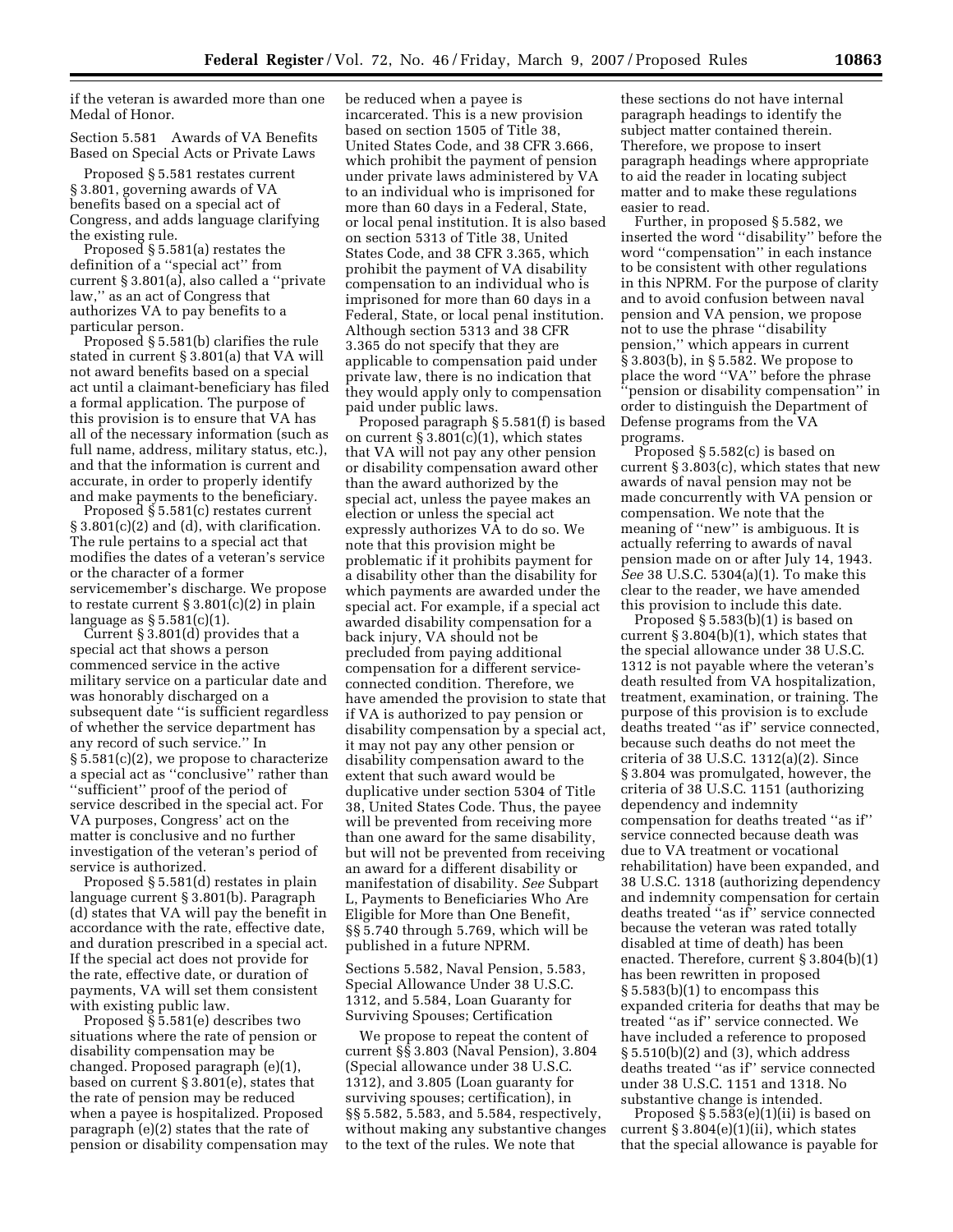death occurring as the result of a disease or injury which was incurred or aggravated in line of duty while on active duty or active duty for training, or an injury which was incurred or aggravated in line of duty while on inactive duty training, as a member of a uniformed service after September 15, 1940, if the veteran was discharged or released from the period of such duty under conditions other than dishonorable. We note that this provision does not incorporate the 2000 amendment to the statutory definition of ''active military, naval, or air service.'' The amendment included as ''active military, naval, or air service'' any period of inactive duty training during which the individual concerned was disabled or died from an acute myocardial infarction, a cardiac arrest, or a cerebrovascular accident occurring during such training. Rather than amend the regulatory provision to include this new language, we have decided to utilize the corresponding statutory language instead, which states simply ''as the result of a service-connected disability incurred after September 15, 1940.'' *See* 38 U.S.C. 1312(a)(2)(B). The statutory definition of ''serviceconnected'' includes the requirement that the disability was incurred or aggravated in the line of duty in the active military, naval, or air service. *See*  38 U.S.C. 101(16). By using the statutory language in the regulation, it will not be necessary to amend the regulation every time there is an amendment to the statutory definition of ''active military, naval, or air service.'' No substantive change to the regulatory provision is intended. The requirement that the veteran was discharged or released under conditions other than dishonorable, currently found in § 3.804(e)(1)(ii), is contained in proposed § 5.583(e)(2).

In proposed  $\S 5.583(e)(2)(ii)$ , the counterpart to current  $\S 3.804(e)(2)(ii)$ , we have replaced the reference to current § 3.1(m) with proposed § 5.660, which was published in Subpart K on May 31, 2006. *See* 71 FR 31056. Current § 3.804(e)(2)(ii) also includes a reference to the § 3.300 series. Therefore, we have included references to any published proposed Part 5 counterparts to regulations in the current § 3.300 series. These include §§ 5.661 and 5.662, which are the Part 5 counterparts to §§ 3.301 and 3.302. These were published in Subpart K on May 31, 2006. These also include proposed §§ 5.260 through 5.269, which are the Part 5 counterparts to §§ 3.307 through 3.309, 3.311, 3.316 and 317. These were published in Subpart E on July 27, 2004. *See* 69 FR 44614. We have retained the reference to the current § 3.300 series, because the remaining regulations in that series have not yet been published in a Part 5 NPRM.

Section 5.585 Certification for Death Gratuity

We propose to reword the text of current § 3.806 for the sake of clarity. Current paragraph (a) refers to situations where VA makes a certification based on a claim filed with it, and current paragraph (b) refers to situations where VA makes a certification at the request of the Secretary concerned. As VA must go through the same determination criteria in either situation, we propose to combine paragraphs (a) and (b), as there is no need for them to be separate. Current paragraph (c) (which is proposed paragraph (b)) has also been slightly reorganized.

Section 5.586 Certification for Dependents' Educational Assistance (DEA)

Proposed § 5.586 is based on current § 3.807 relating to certification for DEA. We note that the current provisions of § 3.807(a) and (b) are redundant of provisions already contained in § 21.3021. The provisions of § 3.807(a) appear in § 21.3021(a). The provisions of § 3.807(b) appear in § 21.3021(b), with the exception of the sentence stating that service-connected disability or death must have been the result of active military, naval, or air service on or after April 21, 1898. (Pub. L. 8–358). However, due to the passage of time, this date is no longer necessary and no longer needs to be included in this regulation. Further, the requirement that the service-connected disability or death must have been the result of active military, naval, or air service is necessarily implied in the eligibility requirements of § 21.3021(a), that the veteran has or had a service-connected disability. A service-connected disability or death is, by statutory definition, the result of active military, naval, or air service. *See* 38 U.S.C. 101(16).

Instead of repeating the same criteria already contained in § 21.3021, we propose to simply refer the reader to § 21.3021 for the eligibility criteria. This will prevent possibly conflicting substantive provisions, and will prevent the necessity of amending two regulations for the same provision. We have also added a brief description of DEA.

Proposed § 5.586(b) is based on the second sentence of § 3.807(c), which indicates that the standards and criteria for determining service connection,

either direct or presumptive, are those applicable to the period of service during which the disability was incurred or aggravated.

Proposed  $\S 5.586(c)(1)$  is based on the first sentence of § 3.807(c), which states that a disability treated as if service connected under § 3.383(a) (paired organs and extremities) is included for purposes of determining eligibility for DEA. Proposed § 5.586(c)(2) is based on the third sentence of § 3.807(c), which states that a disability treated as if service connected under §§ 3.358, 3.361, or 3.800 (disability or death due to hospitalization or vocational rehabilitation) is not included for purposes of determining eligibility for DEA.

Proposed § 5.586(d) is based on current § 3.807(d), containing the definitions of child, spouse, and surviving spouse for purposes of determining eligibility for DEA. Paragraph (d)(1), pertaining to the definition of ''child,'' remains essentially unchanged, since the definition is particular to eligibility for DEA. In paragraph (d)(2), we propose to add that a spouse means a person of the opposite sex. Currently, (d)(2) merely refers the reader to the appropriate regulation, § 3.50 (proposed § 5.190), for that definition. The reader is still referred to the appropriate regulation (old  $\S 3.1$ (j); proposed  $\S 5.190$ ) for the requirements of a valid marriage. Paragraph (d)(3) is reworded but contains no substantive change.

Sections 5.587, Minimum Income Annuity and Gratuitous Annuity, and 5.588, Special Allowance Payable Under Section 156 of Public Law 97–377

We propose to repeat the content of current §§ 3.811 and 3.812 in §§ 5.587 and 5.588 without making any substantive changes to the text of these rules. We note that current § 3.811 is without internal paragraph headings in certain places to properly identify the subject matter. Therefore, we propose to insert paragraph headings in proposed  $§ 5.587(b)(2)–(d)$  as appropriate guideposts to aid the reader in locating subject matter and to make the regulation easier to read. For the purpose of consistency in usage between the various NPRMs, we propose to substitute the terms ''discontinue'' and ''discontinuance'' in place of ''terminate'' and ''termination'' in §§ 5.587(e) and 5.588.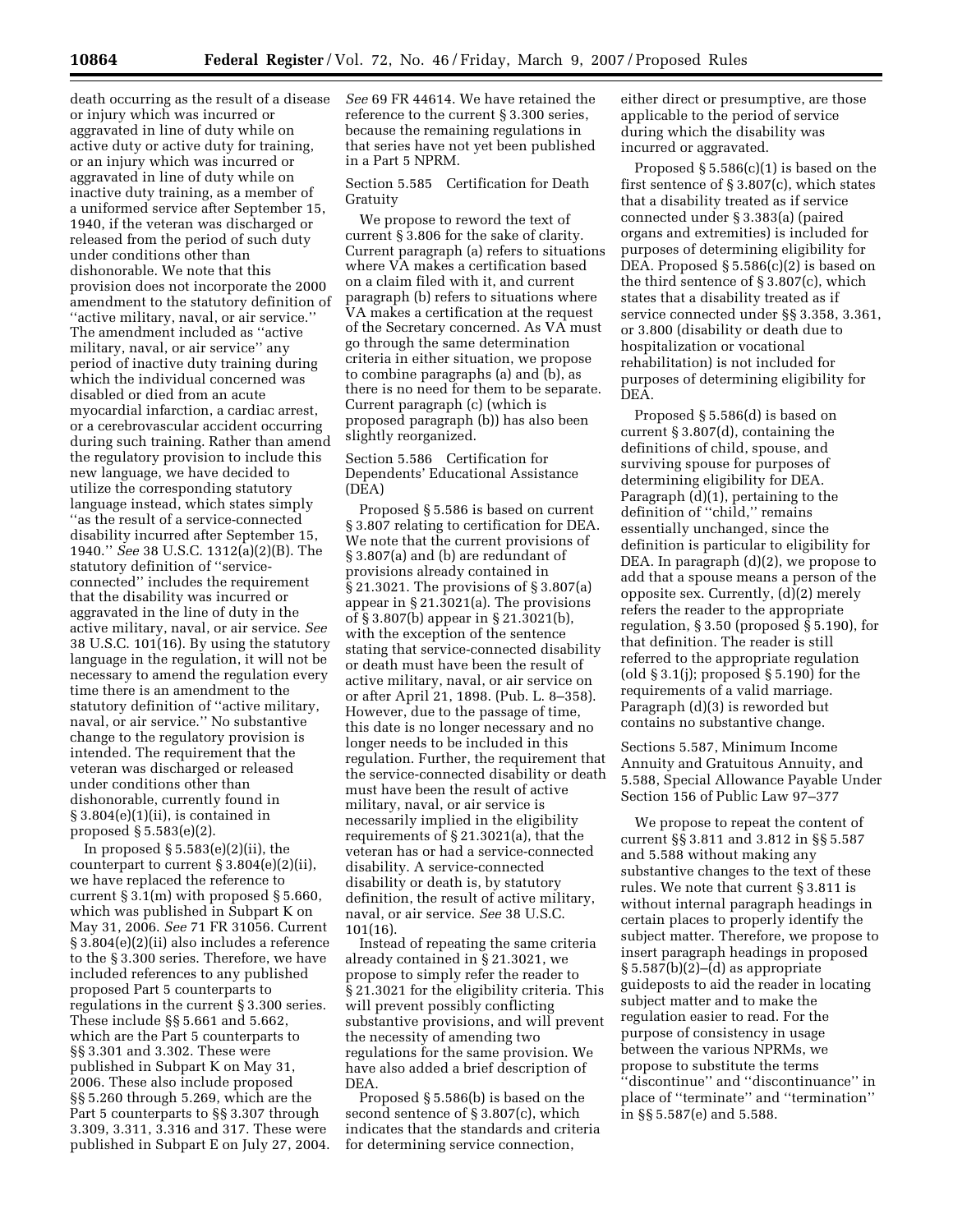Sections 5.589, Monetary Allowance for Vietnam Veterans' Children Born With Spina Bifida, and 5.590, Monetary Allowance for Female Vietnam Veterans' Children With Certain Birth Defects

We propose to revise the titles of current §§ 3.814 and 3.815, respectively. We propose to revise the title of current § 3.814 (proposed § 5.589) to read, ''Monetary allowance for Vietnam veterans' children born with spina bifida.'' We believe that this title more accurately and completely represents the content of the rule. For the same reason, we propose to amend the title of current § 3.815 (proposed § 5.590), to read, ''Monetary allowance for female Vietnam veterans' children with certain birth defects.'' The proposed titles make the regulations easier to locate and identify in part 5.

We note that the second sentence of § 3.814(a), which indicates that a recipient of a monetary allowance under chapter 18 is not prevented from receiving other VA benefits, is substantively the same provision as found in § 3.815(b), which uses slightly different language. We think the provisions in each regulation should use the same language, however, because they are both based on the same statute, 38 U.S.C. 1823. Therefore, in proposed § 5.589, we have added paragraph (b), which is identical to the paragraph found in current § 3.185(b) and proposed § 5.590(b). For this reason, the second sentence of § 3.814(a) is not carried over to proposed § 5.589.

Current §§ 3.814 and 3.815 use the phrase ''active military, naval, or air service'' to refer to qualifying service for benefits under those regulations. VA has previously proposed, with regard to the regulations relating to service requirements for veterans, to use the term ''active military service'' in lieu of the longer term ''active military, naval, or air service'' in 38 U.S.C. 101(24) and current part 3. 69 FR 4820, 4822 (2004). In order to maintain consistency, we propose to use the same phrase in these regulations pertaining to special and ancillary benefits. Note that, as an equivalent to the longer ''active military, naval, or air service," "active military service'' is a broader term than ''active duty.'' Compare 38 U.S.C. 101(21) with 38 U.S.C. 101(24).

Neither the authorizing statutes nor the current regulations concerning these monetary allowances define ''service in the Republic of Vietnam''. To promote consistency among VA adjudications and because we believe it reflects Congressional intent in enacting Chapter 18, we propose to cross

reference our proposed definition of the phrase as it applies to veterans seeking a presumption of exposure to herbicides, contained in § 5.262(a)(1). *See* 69 FR 44614, July 27, 2004.

We propose to move the effective date provisions of these rules, §§ 3.814(e) and (f) and 3.815(i) and (j), to a new regulation, § 5.591.

Section 5.591 Effective Dates of Awards for Certain Disabled Children of Vietnam Veterans

Pursuant to 38 U.S.C. 1805(a), VA is required to pay ''a monthly allowance \* \* \* to any child of a Vietnam veteran for any disability resulting from spina bifida suffered by such child.'' Current §§ 3.403(b) and 3.814 implement 38 U.S.C. 1805. Similarly, VA is required by 38 U.S.C. 1815(a) to pay ''a monthly allowance to any eligible child for any disability resulting from the covered birth defects of that child.'' The term ''eligible child'' is defined in 38 U.S.C. 1811 as a child of a ''woman Vietnam veteran'' who ''was born with one or more covered birth defects.'' Current §§ 3.403(c) and 3.815 implement 38 U.S.C. 1815.

The effective date of awards (and discontinuances or reductions of awards) of the monthly allowances described above are governed by 38 U.S.C. 1832, which incorporates the provisions of 38 U.S.C. 5110(a), (b)(2), (g), and (i); and 5112(a) and (b)(1), (6), (9), and (10). Currently, the effective date rules that implement these statutory provisions are found in several part 3 regulations. The effective date rules for awards based on spina bifida under current § 3.814 appear in current §§ 3.814(e) and (f), 3.403(b), and 3.503(b). The effective date rules for awards based on birth defects under current § 3.815 appear in current §§ 3.815(i) and (j), 3.403(c), and 3.503(b). Much of the language in these rules is repetitive and can be simplified. We propose to reduce the repetition and increase the clarity in these rules by consolidating the effective date provisions located in current §§ 3.814 and 3.815 with the provisions located in current §§ 3.403 and 3.503, resulting in one comprehensive rule. We propose § 5.591 as that new comprehensive rule.

The introductory paragraph of proposed § 5.591 outlines the scope of the proposed rule. Proposed § 5.591(a) provides the general rule for determining the effective date of an award for the monetary allowances governed by the proposed rule. It restates content from current §§ 3.403(b) and (c), 3.814(e), and 3.815(i), all of which restate the general rule articulated in 38 U.S.C. 5110(a). The

general effective date statute, section 5110(a), is applicable to monthly allowances set forth in current §§ 3.814 and 3.815, pursuant to 38 U.S.C. 1832(b)(2).

Proposed  $\S 5.591(a)(1)$  and  $(a)(2)$  each limit the effective date of a monetary allowance to no earlier than the effective dates of 38 U.S.C. 1805 and 1815. This limitation is required by 38 U.S.C. 5110(g), which states that the effective date of an award or increase in benefits pursuant to an Act or administrative issue ''shall not be earlier than the effective date of the Act or administrative issue.'' Subsection (g) of section 5110 is made applicable to these monetary awards by 38 U.S.C. 1832(b)(2).

Proposed § 5.591(a)(3) restates material currently found in § 3.403(b) and (c) and § 3.815(i), which is that the effective date of a monetary allowance will be the child's date of birth if the claim is received within a year of the birth date.

Proposed § 5.591(a)(4) states that VA will apply the rule in § 3.400(g), which governs effective dates in cases where entitlement is established because of the correction of military records. This rule is applicable under 38 U.S.C. 1832(b)(2) and 5110(i). Currently, the rule is restated in §§ 3.814(e)(2) and 3.815(i)(2). We propose to simply refer the reader to the actual rule, § 3.400(g), instead of restating it.

Proposed § 5.591(a)(5) states that in a claim for increase of a monetary allowance, VA will apply the rule in § 3.400(o)(2), pertaining to the effective date of an increase of compensation due to an increase in disability. This rule is applicable pursuant to U.S.C. 5110(b)(2) and 1832(b)(2). Currently, §§ 3.814(e)(1) and 3.815(i)(1) restate the rule. We propose to simply refer the reader to the actual rule, § 3.400(o)(2), instead of restating it.

Proposed § 5.591(a)(6) states that VA will apply the rule in § 3.114(a), pertaining to a change of law or VA issue. Proposed § 5.591(a)(6) incorporates the reference to § 3.114(a) which appears in current §§ 3.403(c) and 3.815(i). The statutory authority for current § 3.114(a) is 38 U.S.C. 5110(g) and 1832(b)(2).

Proposed § 5.591(b) governs reductions and discontinuances of the monetary allowances. Pursuant to 38 U.S.C. 1832, the provisions of 38 U.S.C. 5112(a) and 5112(b)(1), (6), (9), and (10), governing effectives dates of reductions and discontinuances, are applicable.

Currently, §§ 3.814(f) and 3.815(j) restate 38  $\dot{\text{U}}$ .S.C. 5112(a), which provides that the effective date of a reduction or discontinuance of certain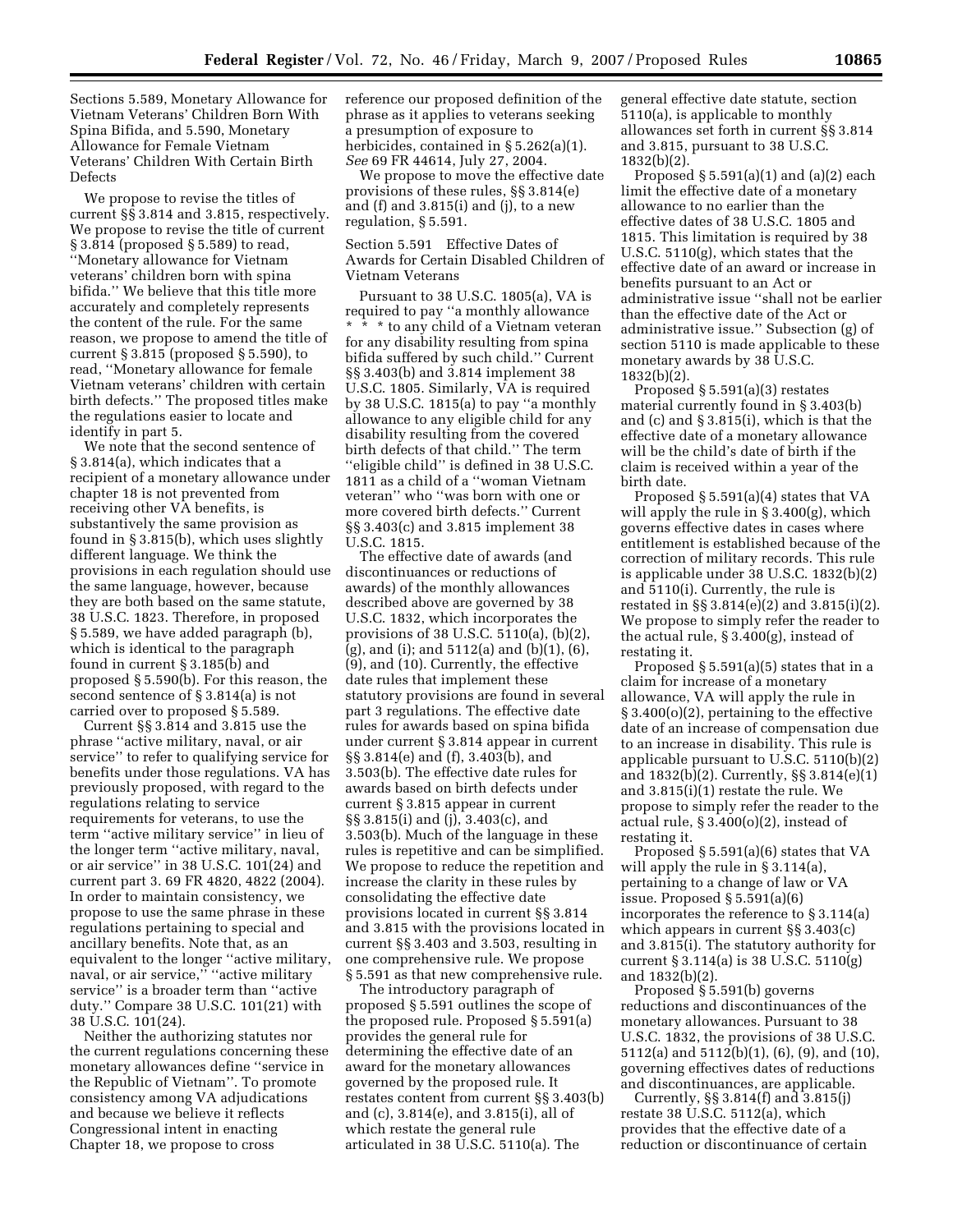awards will be fixed according to the facts found, except as otherwise provided. This is implemented by current § 3.500(a). We have included a reference to § 3.500(a) in proposed § 5.591(b).

Proposed § 5.591(b)(1) and (b)(2) applies the rules regarding the reduction or discontinuance of erroneous awards based on beneficiary or administrative error, located in current § 3.500(b)(1) and (2). Currently, paragraphs (1) and (2) of § 3.814(f) and paragraphs (1) and (2) of § 3.815(j) repeat the language in paragraphs (1) and (2) of § 3.500(b). We propose to simply incorporate those rules by reference to reduce repetitiveness.

Proposed § 5.591(b)(3) governs the effective date of a discontinuance based on the beneficiary's death, and restates current § 3.503(b), which states that the last day of the month before the month in which a child's death occurs serves as the effective date of discontinuance. The statutory authority for this rule is 38 U.S.C. 5112(b)(1), which is made applicable to these benefits through 38 U.S.C. 1832(b)(4).

Proposed § 5.591(b)(4) restates the two cross references contained in the introductory paragraphs of current §§ 3.814(f) and 3.815(j). The current rules cross-reference current § 3.114(b), Discontinuance of Benefits based on a Change of Law or VA Issue.

## *Ancillary Benefits for Certain Service-Connected Veterans and Certain Members of the Armed Forces Serving on Active Duty*

Section 5.603 Financial Assistance To Purchase a Vehicle and Adaptive Equipment

Section 3902 of title 38, U.S.C., authorizes VA to assist certain veterans and servicemembers in acquiring a vehicle and adaptive equipment for a vehicle. Such assistance is available to claimants who have incurred certain disabilities as the result of injury sustained or disease contracted in or aggravated by active military service. *See* 38 U.S.C. 3901(1)(A). VA's implementing regulations for 38 U.S.C. 3902 are currently codified at § 3.808. It is our intent to rewrite the provisions currently in § 3.808 in plain language to improve readability. As proposed, we have changed the title of this section to ''Financial assistance to purchase a vehicle and adaptive equipment'' to better reflect the purpose of the regulation.

Proposed § 5.603(a) simply states in plain language the general nature of the benefit involved in this section.

Proposed § 5.603(b) provides definitions of applicable terms, namely ''adaptive equipment'' and ''vehicle.'' No substantive change from current § 3.808 has been made to either term. We propose to include in § 5.603(b) the types of adaptive equipment to which an eligible person may be entitled under this section. We propose to use the term ''vehicle'' in lieu of ''automobile or other conveyance'' to make the regulation easier to read.

Proposed § 5.603(c) identifies the criteria that a claimant must satisfy to obtain a certification of eligibility for the purchase of a vehicle and adaptive equipment. This is a plain language rewrite of current § 3.808 criteria, and there is no change to the substantive provisions.

Proposed § 5.603(d), which is based on 38 CFR 17.158 and current VA practice, specifies certain limitations for eligibility for financial assistance to purchase a vehicle and/or adaptive equipment. It also states the limitations on how often an eligible person may take advantage of these benefits for the purchase of a vehicle and adaptive equipment, and states that payments may not be made for the repair, maintenance, or replacement of a vehicle, but payments may be made for the repair, replacement, or reinstallation of adaptive equipment.

We note that current § 3.808(d), which is entitled ''additional eligibility criteria for adaptive equipment,'' states that claimants for adaptive equipment must also satisfy the additional eligibility criteria of §§ 17.156, 17.157, and 17.158 of this chapter. We have not included this provision in proposed § 5.603 because the part 17 provisions do not state additional ''eligibility criteria.'' Rather, they state additional details regarding the assistance VA may provide. However, we have added a reference to those part 17 provisions in proposed  $\S 5.603(\overline{d})(2)$ .

Proposed § 5.603(e) is based partly on current § 3.808(c). We have also added a few details regarding the procedure of certification. These provisions reflect current VA practice; no substantive changes are intended.

Proposed § 5.603(f) is based on 38 CFR 17.158 and current VA practice; no substantive change is intended.

## Section 5.606 Clothing Allowance

Proposed § 5.606 is derived from current § 3.810 but is written in plain language to clarify certain provisions and to improve readability. We have reorganized the information in a logical format, addressing basic eligibility and applications, examinations, payments, and reduction for incarceration. We

have also included rules for Filipino veterans and veterans living abroad to ensure that all affected persons have the information necessary to file an annual clothing allowance claim.

Proposed § 5.606(a) states generally the nature of the regulation. It does not add any substantive material to the regulation, but is merely intended to familiarize the reader with the nature of the regulation.

Proposed § 5.606(b), based on current § 3.810(a), states the eligibility requirements for receiving benefits under this section. It is reorganized and rewritten in plain English. No substantive change from current § 3.810(a) is intended, except for the reference to § 3.326(c). The reference to § 3.326(c) is in current § 3.810(a)(1), which states that one of the eligibility criteria is a VA examination or hospital or examination report from a facility specified in § 3.326(c) which discloses that the veteran wears or uses certain prosthetic or orthopedic appliances (including a wheelchair) which tend to wear or tear clothing because of such disability and such disability is the loss or loss of use of a hand or foot compensable at a rate specified in § 3.350(a), (b), (c), (d), or (f). The reference to § 3.326(c) is not completely correct. Current § 3.326(c) states: ''Provided that it is otherwise adequate for rating purposes, a statement from a private physician may be accepted for rating a claim without further examination.'' This provision does not refer to a ''facility,'' as current § 3.810(a)(1) might suggest. Rather, current § 3.326(b) is the appropriate provision regarding reports from private facilities. Current § 3.326(b) states in pertinent part: ''Provided that it is otherwise adequate for rating purposes, any hospital report, or any examination report, from any government or private institution may be accepted for rating a claim without further examination.'' Both paragraph (b) and paragraph (c) of current § 3.326 are appropriate references, and therefore we have adjusted the reference to include both (b) and (c) of current § 3.326, which have been published as proposed § 5.91(a). *See* 70 FR 24680.

We note that we have not carried forward the provision in current § 3.810(a)(2) which states that VA's Chief Medical Director or designee will make the certification of eligibility. This provision addresses an internal administrative procedure within VA and does not need to be included in the regulation. Instead we have stated the provision in more general terms by indicating that VA will make the determination whether the service-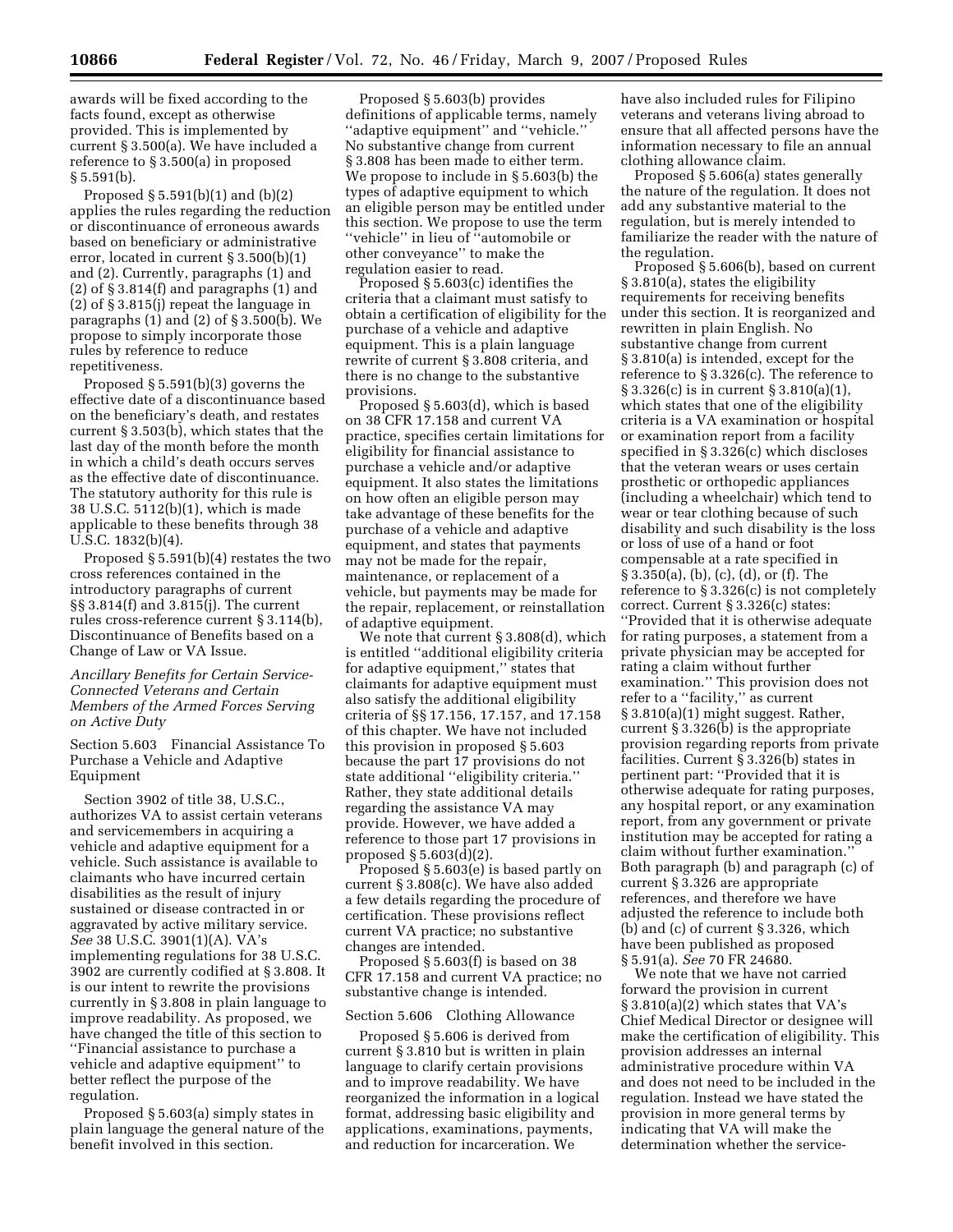connected disability tends to wear out or tear the veteran's clothing or whether the prescribed medication causes irreparable damage to the veteran's outergarments. This is consistent with the language of the authorizing statute, 38 U.S.C. 1162, which indicates that such determinations are made by the Secretary. We have used the term ''VA'' instead of ''Secretary,'' which is consistent with the meaning of the statute. It is understood that an employee of VA will make the actual determination on behalf of the Secretary, and therefore "VA" is a more appropriate term. Using more general language (''VA'' instead of ''Chief Medical Director'') in the proposed regulation removes the necessity of amending the regulation every time there is a change in VA procedure.

Proposed § 5.606(c) is a new provision based on current VA practice. It describes the criteria required for continuing entitlement to the clothing allowance. If a veteran has continuing entitlement to the clothing allowance, the veteran is not required to reapply for the clothing allowance each year.

Proposed § 5.606(d), regarding the annual payment period and anniversary date, is based on current § 3.810(b). The first sentence of current § 3.810(b) states that effective August 1, 1972, the initial lump sum clothing allowance is due and payable for veterans meeting the eligibility requirements of paragraph (a) of this section as of that date. The August 1, 1972, date is the date that the clothing allowance was first effective. The first sentence of current § 3.810(b) means that if a veteran met the eligibility requirements for the clothing allowance as of August 1, 1972, the clothing allowance was due and payable as of August 1, 1972. Due to the passage of time, this date and this sentence are no longer necessary, and they have not been carried forward to proposed § 5.606.

The second sentence of current § 3.810(b) states that subsequent annual payments for those meeting the eligibility requirements of paragraph (a) of this section will become due on the anniversary date thereafter, both as to initial claims and recurring payments under previously established entitlement. The phrase ''subsequent annual payments'' means payments after August 1, 1972. The ''anniversary date'' means August 1 of each year after 1972. The sentence merely establishes that the clothing allowance is due to eligible veterans on August 1 of each year. The August 1 date applies to initial claims for the clothing allowance, and for automatically recurring payments.

Proposed § 5.606(d) is a plain language rewrite of current § 3.810(b). We believe that the proposed language is clearer than the current version. In essence, current § 3.810(b) relies on a reference to the original August 1, 1972, effective date of the clothing allowance statute in order to explain that the clothing allowance is due on August 1 of each year. A simpler way of saying this is to state that the clothing allowance is paid annually following each 12-month period which begins August 1 and ends July 31. In addition, we have explained that the August 1 date is referred to as the anniversary date. It is helpful to keep the ''anniversary date'' terminology in order to easily explain the effective date provisions in proposed § 5.606(e). We have also added a definition of ''initial anniversary date,'' which is a phrase used in proposed § 5.606(e). No substantive change from the current regulation is intended.

Proposed § 5.606(e), regarding the time for filing a claim for the clothing allowance, is based on current § 3.810(c). It is rewritten in plain English. In addition, examples have been added in order to more clearly illustrate the meaning of these provisions. No substantive change from the current regulation is intended.

Proposed § 5.606(f) and (g) discuss clothing allowance claims for Filipino veterans and veterans living abroad. These two rules reflect current VA practice. The appropriate VA medical center prosthetic and sensory aids service will process the annual clothing allowance payment for those claims under the jurisdiction of the VA medical center assigned the geographical area where the veteran maintains a permanent address. Claims filed by Filipino veterans not permanently residing in the U.S. are processed locally in Manila, Philippines. Claims authorized for veterans of the U.S. Army and Old Philippine Scouts are paid in dollars. Claims authorized for New Philippine Scouts, Commonwealth Army of the Philippines, and guerilla service, are paid at a rate in Philippine pesos equivalent to \$.50 for each dollar authorized under the law. See § 3.42 (proposed § 5.613).

Proposed § 5.606(h) restates current § 3.810(d) pertaining to reduction of the amount of the clothing allowance when a veteran is incarcerated for a period in excess of 60 days and is furnished clothing without charge by the penal institution. This regulation implements 38 U.S.C. 5313A. We propose to include a notation that the reduction applies to incarceration for any reason. We believe this brings focus to the controlling issue

of whether the veteran is being furnished clothing without charge during incarceration, and not the reason for the veteran's incarceration. The statutory language of 38 U.S.C. 5313A does not contain a requirement that a veteran be convicted of a felony for the reduction to occur. Proposed § 5.606(h) clarifies that the reduction applies to all veterans who are incarcerated for more than 60 days and are furnished clothing without charge, without regard to the nature of the crime for which the veteran was convicted.

## **Endnote Regarding Amendatory Language**

We intend to ultimately remove part 3 entirely, but we are not including amendatory language to accomplish that at this time. VA will provide public notice before removing part 3.

#### **Paperwork Reduction Act**

Although this document contains provisions constituting a collection of information in 38 CFR 5.603 and 5.606 under the provisions of the Paperwork Reduction Act (44 U.S.C. 3501–3521), no new or proposed revised collections of information are associated with these proposed rules. The information collection requirements for §§ 5.603 and 5.606 are currently approved by the Office of Management and Budget (OMB) and have been assigned OMB control numbers 2900–0067, 2900–0188, and 2900–0198.

#### **Regulatory Flexibility Act**

The Secretary hereby certifies that these proposed regulatory amendments will not have a significant economic impact on a substantial number of small entities as they are defined in the Regulatory Flexibility Act, 5 U.S.C. 601– 612. Although these proposed amendments affect some small entities, specifically auto dealerships, the proposed amendments do not substantively change the current regulation (38 CFR 3.808) concerning auto dealerships. The current regulation does not have a significant economic impact on auto dealerships. Therefore, pursuant to 5 U.S.C. 605(b), this proposed amendment are exempt from the initial and final regulatory flexibility analysis requirements of sections 603 and 604.

## **Executive Order 12866**

Executive Order 12866 directs agencies to assess all costs and benefits of available regulatory alternatives and, when regulation is necessary, to select regulatory approaches that maximize net benefits (including potential economic, environmental, public health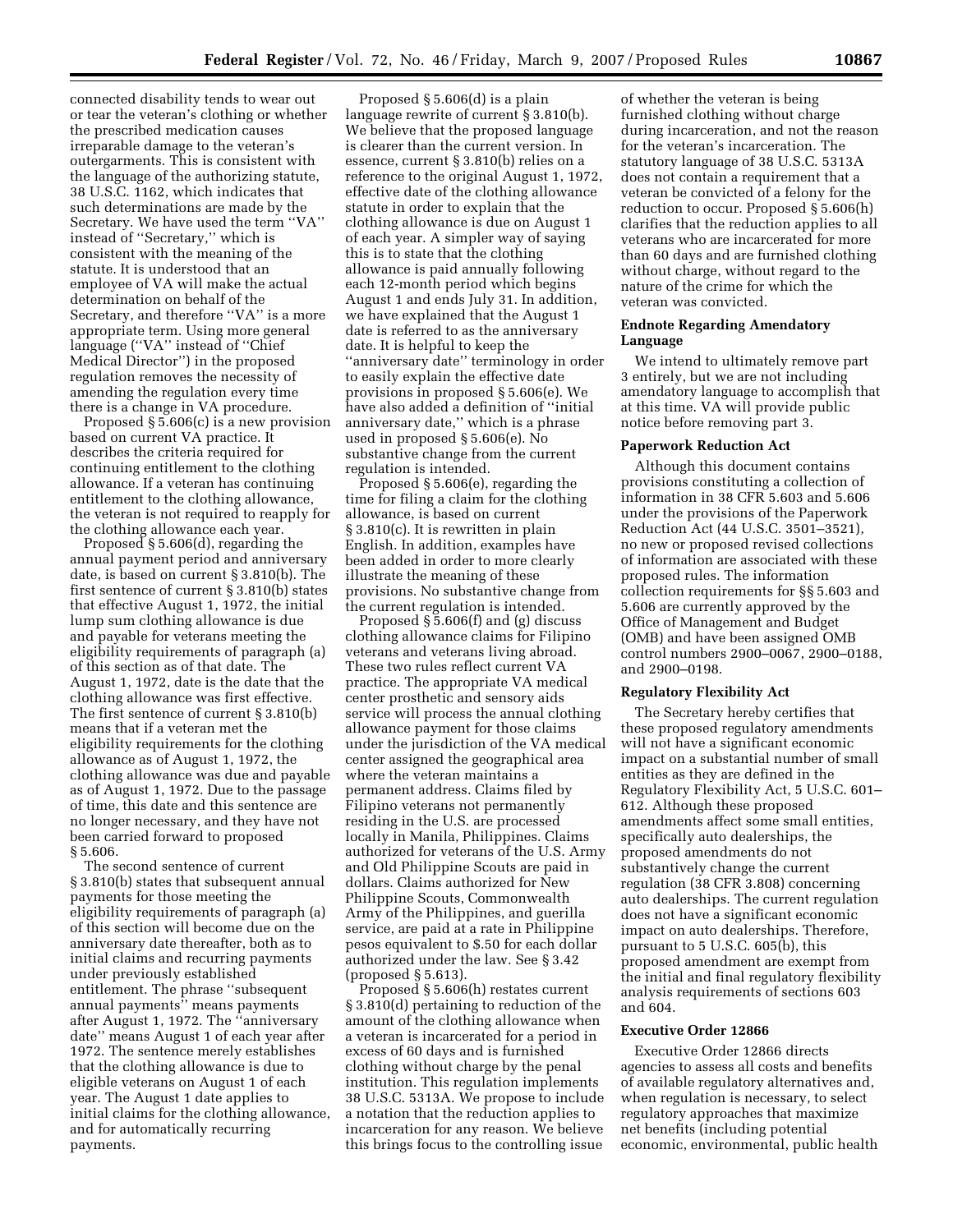and safety, and other advantages; distributive impacts; and equity). The Executive Order classifies a ''significant regulatory action,'' requiring review by the Office of Management and Budget (OMB) unless OMB waives such review, as any regulatory action that is likely to result in a rule that may: (1) Have an annual effect on the economy of \$100 million or more or adversely affect in a material way the economy, a sector of the economy, productivity, competition, jobs, the environment, public health or safety, or State, local, or tribal governments or communities; (2) Create a serious inconsistency or otherwise interfere with an action taken or planned by another agency; (3) Materially alter the budgetary impact of entitlements, grants, user fees, or loan programs or the rights and obligations of recipients thereof; or (4) Raise novel legal or policy issues arising out of legal mandates, the President's priorities, or the principles set forth in the Executive Order.

The economic, interagency, budgetary, legal, and policy implications of this proposed rule have been examined and it has been determined to be a significant regulatory action under the Executive Order because it is likely to result in a rule that may raise novel legal or policy issues.

#### **Unfunded Mandates**

The Unfunded Mandates Reform Act requires, at 2 U.S.C. 1532, that agencies prepare an assessment of anticipated costs and benefits before developing any rule that may result in an expenditure by State, local, or tribal governments, in the aggregate, or by the private sector of \$100 million or more in any given year. This rule would have no such effect on State, local, or tribal governments, or the private sector.

## **Catalog of Federal Domestic Assistance Numbers**

The Catalog of Federal Domestic Assistance program numbers and title for this proposal are 64.100, Automobiles and Adaptive Equipment for Certain Disabled Veterans and Members of the Armed Forces; 64.101, Burial Expenses Allowance for Veterans; 64.102, Compensation for Service-Connected Deaths for Veterans' Dependents; 64.104, Pension for Non-Service-Connected Disability for Veterans; 64.110, Veterans Dependency and Indemnity Compensation for Service-Connected Death; 64.115, Veterans Information and Assistance; and 64.127, Monthly Allowance for Children of Vietnam Veterans Born with Spina Bifida.

## **List of Subjects in 38 CFR Part 5**

Administrative practice and procedure, Claims, Disability benefits, Health care, Pensions, Veterans, Vietnam.

Approved: November 30, 2006.

## **Gordon H. Mansfield,**

*Deputy Secretary of Veterans Affairs.* 

**Editorial Note:** This document was received at the Office of the Federal Register on March 5, 2007.

For the reasons set forth in the preamble, VA proposes to further amend 38 CFR part 5, as proposed to be added at 69 FR 4832, January 30, 2004, by adding subpart H to read as follows:

## **PART 5—COMPENSATION, PENSION, BURIAL, AND RELATED BENEFITS**

#### **Subpart H—Special and Ancillary Benefits for Veterans, Dependents, and Survivors**

## **Special Benefits for Veterans, Dependents, and Survivors**

Sec.

- 5.580 Medal of Honor pension.
- 5.581 Awards of VA benefits based on special acts or private laws.
- 5.582 Naval pension.
- 5.583 Special allowance under 38 U.S.C. 1312.
- 5.584 Loan guaranty for surviving spouses; certification.
- 5.585 Certification for death gratuity. 5.586 Certification for dependents'
- educational assistance (DEA).
- 5.587 Minimum income annuity and
- gratuitous annuity.<br>5.588 Special allowan Special allowance payable under section 156 of Public Law 97–377.
- 5.589 Monetary allowance for Vietnam veterans' children born with spina bifida.
- 5.590 Monetary allowance for female Vietnam veterans' children with certain birth defects.
- 5.591 Effective dates of awards for certain disabled children of Vietnam veterans. 5.592–5.599 [*Reserved*]

### **Ancillary Benefits for Certain Service-Connected Veterans and Certain Members of the Armed Forces Serving on Active Duty**

5.600–5.602 [*Reserved*]

- 5.603 Financial assistance to purchase a vehicle and adaptive equipment.
- 5.604–5.605 [*Reserved*]
- 5.606 Clothing allowance.
- 5.607–5.609 [*Reserved*]

**Authority:** 38 U.S.C. 501(a), unless otherwise noted.

## **Subpart H—Special and Ancillary Benefits for Veterans, Dependents, and Survivors**

## **Special Benefits for Veterans, Dependents, and Survivors**

## **§ 5.580 Medal of Honor pension.**

(a) *Placement on the Medal of Honor Roll*. The Secretaries of the Departments

of the Army, Navy, Air Force, and Homeland Security determine entitlement to placement on the Medal of Honor Roll and issue certificates setting forth the right to receive Medal of Honor pension. After a person has been placed on the Medal of Honor Roll, and if such person has indicated a desire to receive the Medal of Honor pension, the Secretary concerned will provide VA with a certified copy of the certificate setting forth such person's right to the Medal of Honor pension.

(b) *Award of Medal of Honor pension by VA*. Medal of Honor pension will be awarded by VA once the certification under paragraph (a) of this section is provided to VA.

(c) *Amount of the Medal of Honor pension, the effective date of the pension, and entitlement to a retroactive lump-sum payment*. VA will pay a Medal of Honor pension and a retroactive lump-sum payment, as follows:

(1) *Effective date*. The effective date for payment of a Medal of Honor pension is the date the service department concerned received the person's application for placement on the Medal of Honor Roll.

(2) *Monthly rate*. VA will pay a Medal of Honor pension at the rate specified in 38 U.S.C. 1562, as adjusted under paragraph (c)(4) of this section.

(3) *Retroactive lump-sum payment*. VA will pay to each person who is receiving or who in the future receives a Medal of Honor pension, a retroactive lump sum payment for the period beginning the first day of the month after the date of the event for which the veteran earned the Medal of Honor, and ending on the last day of the month preceding the month in which the pension commenced under paragraph (c)(1) of this section. The lump sum payment will be based on the monthly Medal of Honor pension rates in effect during the period for which the lump sum payment is made.

(4) *Automatic annual adjustment*. VA will, effective December 1 of each year, increase the monthly Medal of Honor pension by the same percentage by which benefit amounts payable under Title II of the Social Security Act are increased effective December 1 of that year.

(d) *Medal of Honor pension exempt from offset, attachment, or other legal process*. The Medal of Honor pension is paid in addition to all other payments under laws of the United States. It is not subject to any attachment, execution, levy, tax lien, or detention under any process whatever.

(e) *Only one Medal of Honor pension is allowed*. VA will pay a person only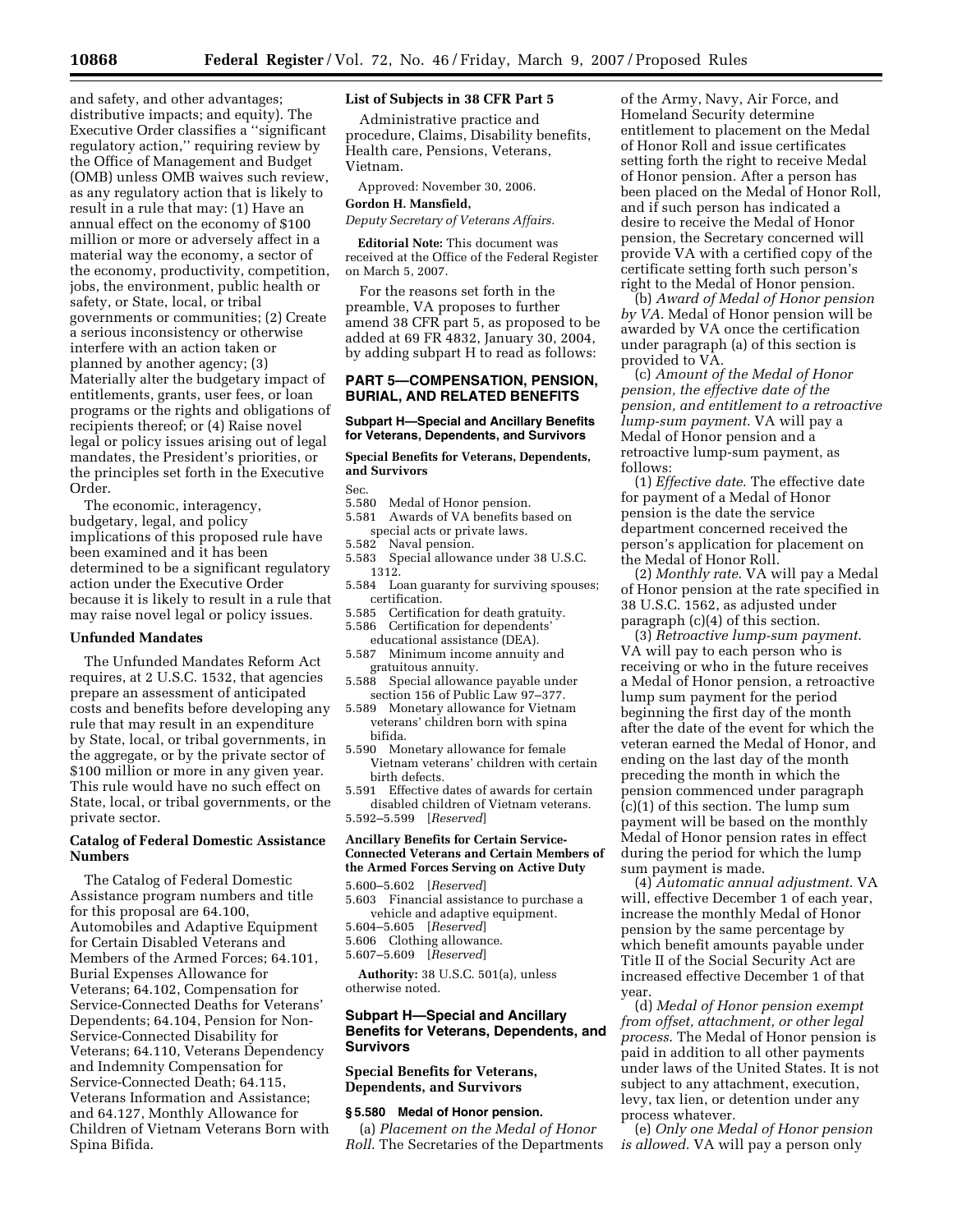one Medal of Honor pension under this section, even if the person is awarded more than one Medal of Honor.

(Authority: 38 U.S.C. 1560, 1561, 1562)

## **§ 5.581 Awards of VA benefits based on special acts or private laws.**

(a) *Special act* means an act of Congress that authorizes VA to pay benefits to a particular person. Special acts are also known as private laws.

(b) *Formal application must be filed*. VA will award benefits based on a special act only to an individual who files a formal application based on the special act, unless the individual:

(1) Is currently receiving VA benefits; or

(2) Has a pending formal application in the form prescribed by  $V\overline{A}$  (a claim that has not been granted or finally denied by VA).

(c) *Special acts relating to military service*—(1) *Change to character of discharge*. If a special act changes the character of a former servicemember's discharge from military service so as to establish the former servicemember's status as a veteran, but the special act does not establish the former servicemember's entitlement to VA pension or disability compensation, the former servicemember will satisfy the discharge requirement for purposes of establishing status as a veteran and may apply for and be awarded VA benefits if otherwise eligible.

(2) *Special act as conclusive proof of service*. For VA purposes, a special act that states a veteran served on a particular date or dates and was discharged under conditions other than dishonorable on a particular date is conclusive proof of such service.

(d) *Rate, effective date, and duration of benefit*. (1) VA will apply and will not change, except as provided in paragraph (e) of this section, the rate, effective date, and discontinuance date that is specified in a special act.

(2) When a special act does not provide the rate, effective date, or discontinuance date, VA will award or continue the benefit consistent with applicable public laws.

(e) *Changes in rates*—(1) *Hospitalization*. VA will reduce pension payable under a special act pursuant to § 3.551 of this chapter (reduction of payments based on hospitalization), unless the special act expressly prohibits such reduction.

(2) *Incarceration*. VA will reduce disability compensation and pension payable under a special act pursuant to §§ 3.365 and 3.666 of this chapter (reduction of payments during incarceration), unless the special act expressly prohibits such reduction.

(f) *Prohibition against duplicate awards.* When pension or disability compensation is authorized by a special act, VA will not pay any other pension or disability compensation to the extent such awards would be duplicative under section 5304 of title 38, United States Code, unless the payee makes an election (see § 3.700 of this chapter), or unless the special act expressly authorizes VA to do so.

(Authority: 38 U.S.C. 501(a), 1505, 5313, 5503)

#### **§ 5.582 Naval pension.**

(a) *Certification.* VA will pay naval pension if the Secretary of the Navy certifies that the person is entitled to the pension.

## (Authority: 10 U.S.C. 6160)

(b) *Concurrent receipt of awards in effect prior to July 14, 1943.* Awards of naval pension in effect prior to July 14, 1943, or renewed or continued may be paid concurrently with VA pension or disability compensation; however, naval pension allowance under 10 U.S.C. 6160 may not exceed one-fourth of the rate of VA pension or disability compensation otherwise payable, exclusive of additional allowances for dependents or specific disabilities.

(c) *No concurrent receipt of awards initially made on or after July 14, 1943.*  Naval pension initially awarded on or after July 14, 1943, may not be paid concurrently with VA pension or disability compensation.

(Authority: 38 U.S.C. 5304(a))

(d) *Naval pension not payable as accrued benefit.* Naval pension remaining unpaid at the date of the veteran's death is not payable by VA as an accrued benefit.

(Authority: 10 U.S.C. 1414; 38 U.S.C. 5304)

### **§ 5.583 Special allowance under 38 U.S.C. 1312.**

(a) *Allowance payable.* The provisions of this section are applicable to the payment of a special allowance by VA to the surviving dependents of a veteran who served after September 15, 1940, and who died after December 31, 1956, as a result of such service and who was not a fully and currently insured individual under title II of the Social Security Act.

(b) *Allowance not payable.* The special allowance is not payable:

(1) Where the veteran's death is not service connected but is treated ''as if'' it were service connected under the provisions of this chapter. *See*  § 5.510(b)(2) and (3) of this chapter;

(2) Where the veteran's death was due to service rendered with the

Commonwealth Army of the Philippines while such forces were in the service of the Armed Forces pursuant to the military order of the President dated July 26, 1941, or was due to service in the New Philippine Scouts under section 14, Public Law 190, 79th Congress.

(c) *Claims for special allowance.* A claim for dependency and indemnity compensation on a form prescribed will be accepted as a claim for the special allowance where it is determined that this benefit is payable or where a specific inquiry concerning entitlement to the special allowance is received.

(d) *Certification by the Social Security Administration.* Payment of this allowance will be authorized on the basis of a certification from the Social Security Administration. Award actions subsequent to the original award, including adjustment and discontinuance, will be made in accordance with new certifications from the Social Security Administration.

(e) *Special allowance payable on death.* (1) The special allowance will be payable only if the death occurred:

(i) While on active duty, active duty for training, or inactive duty training as a member of a uniformed service (line of duty is not a factor); or

(ii) As the result of a serviceconnected disability incurred after September 15, 1940.

(2) Where the veteran died after separation from service:

(i) Discharge from service must have been under conditions other than dishonorable as outlined in § 5.30.

(ii) Line of duty and service connection will be determined as outlined in §§ 3.1(k), 3.1(m), §§ 3.300 through 3.344, §§ 5.260 through 5.269, and §§ 5.660 through 5.662.

(Authority: 38 U.S.C. 1312)

## **§ 5.584 Loan guaranty for surviving spouses; certification.**

A certification of loan guaranty benefits may be extended to surviving spouses based on an application filed after December 31, 1958, if:

(a) The veteran served in the Armed Forces of the United States (Allied Nations are not included) at any time after September 15, 1940; and

(b) The veteran died in service; or (c) The veteran died after separation from service and such separation was under conditions other than dishonorable, provided the veteran's death was the result of injury or disease incurred in or aggravated by service in line of duty rendered after September 15, 1940, regardless of the date of entrance into such service (cases where compensation is payable because of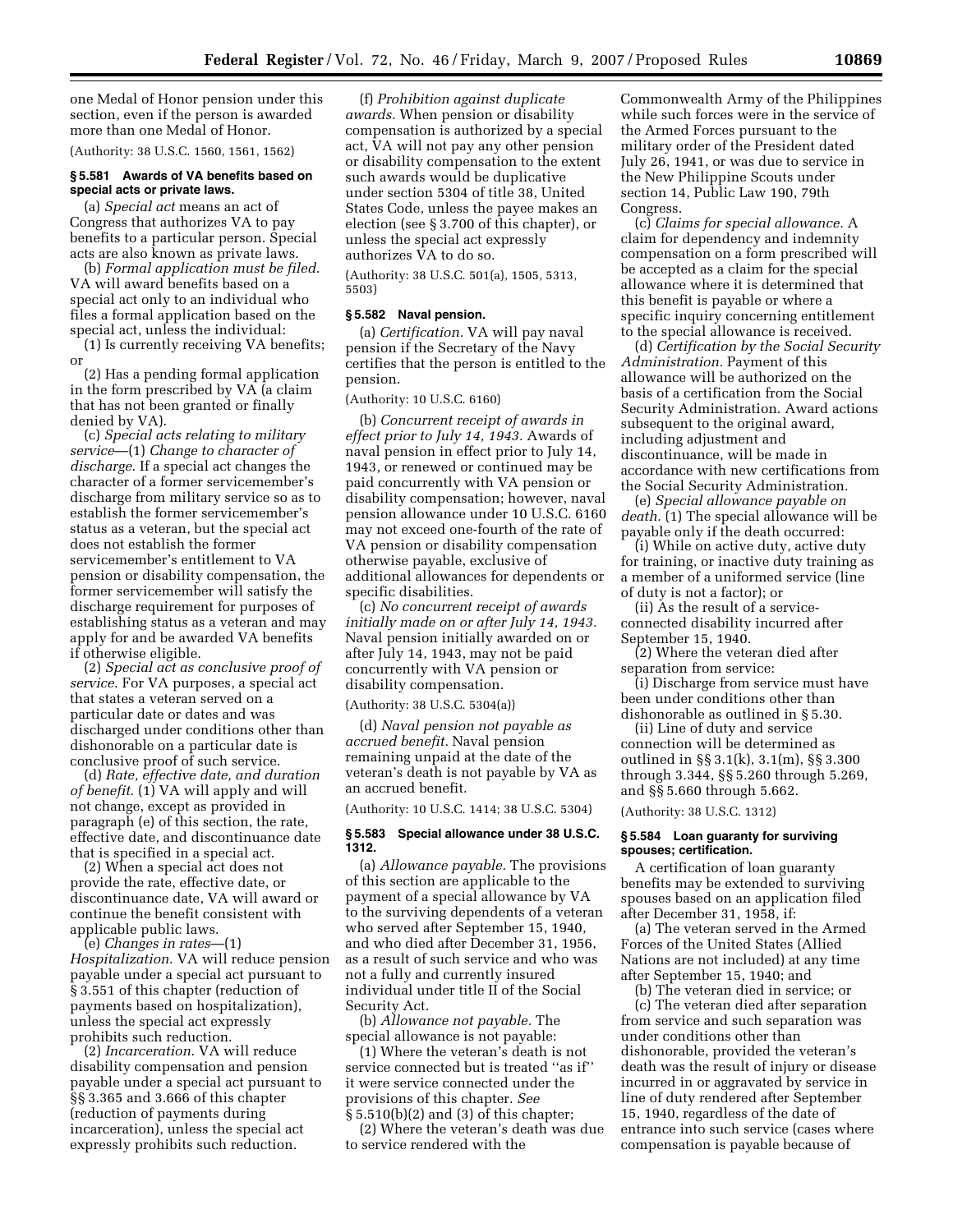death resulting from hospitalization, treatment, examination, or training are not included); and

(d) The surviving spouse meets the requirements of the term ''surviving spouse'' as outlined in § 5.200(a); and

(e) The veteran's surviving spouse is unmarried or was remarried after age 57; and

(f) The applicant is not an eligible veteran.

#### **§ 5.585 Certification for death gratuity.**

(a) *Certification by VA to the Secretary concerned.* If VA determines either on the basis of a claim for VA benefits filed with it or at the request of the Secretary concerned, that a death occurred under the following circumstances, VA will certify that fact to the Secretary concerned:

(1) The veteran died after December 31, 1956;

(2) The veteran died during the 120 day period that began on the day following the day of his or her discharge or release from duty as described in 10 U.S.C. 1476;

(3) Death resulted from disease or injury incurred or aggravated while on such duty, or travel to or from such duty; and

(4) The deceased person was discharged or released from such service under conditions other than dishonorable.

(b) *VA law applies.* The standards, criteria, and procedures for determining the incurrence or aggravation of a disease or injury under paragraph (a) of this section are those applicable under disability and death compensation laws administered by VA, except that there is no requirement under this section that any incurrence or aggravation have been in the line of duty.

(Authority: 10 U.S.C. 1476, 38 U.S.C. 1323)

#### **§ 5.586 Certification for dependents' educational assistance (DEA).**

(a) *Eligibility for DEA.* DEA is an education benefit which VA is authorized to provide for certain classes, licenses, or certifications. *See* § 21.3020 through 21.3344 of this chapter. In addition to paragraphs (b) through (d) of this section, the provisions of § 21.3021 of this chapter will be applied in a determination of eligibility for DEA.

(b) *Service connection.* The standards and criteria for determining service connection, either direct or presumptive, are those applicable to the period of service during which the disability was incurred or aggravated  $(38 \text{ U.S.C. } 3501(a))$ .

(c) *Disabilities treated as if service connected—*(1) *Paired organs or extremities.* For purposes of eligibility for DEA, a ''service-connected disability'' includes a disability treated as if service-connected under the provisions of § 3.383(a) of this chapter (paired organs and extremities).

(2) *Disability due to hospitalization, etc.* For purposes of eligibility for DEA, a ''service-connected disability'' does not include a disability treated as if service connected under §§ 3.358, 3.361, or 3.800 of this chapter (disability or death due to hospitalization, etc.).

(d) *Relationship*—(1) *Child.* For the purposes of this section, the term ''child'' means a veteran's child who meets the requirements of § 5.220, except as to age and marital status.

## (Authority: 38 U.S.C. 3501(a)(2))

(2) *Spouse.* For VA purposes, a ''spouse'' means a person of the opposite sex whose marriage to the veteran meets the requirements for a valid marriage under § 5.191.

(3) *Surviving spouse.* For VA purposes, a ''surviving spouse'' is a person who meets the requirements of § 5.200.

(Authority: 1 U.S.C. 7; 38 U.S.C. 101(3), 103(c))

## **§ 5.587 Minimum income annuity and gratuitous annuity.**

(a) *Eligibility for minimum income annuity.* The minimum income annuity authorized by Public Law 92–425 as amended is payable to a person:

(1) Whom the Department of Defense or the Department of Homeland Security has determined meets the eligibility criteria of section 4(a) of Public Law 92– 425 as amended other than section 4(a)(2) and (3); and

(2) Who is eligible for pension under subchapter III of 38 U.S.C. chapter 15, or section 306 of the Veterans' and Survivors' Pension Improvement Act of 1978; and

(3) Whose annual income, as determined in establishing pension eligibility, is less than the maximum annual rate of pension in effect under 38 U.S.C. 1541(b).

(b) *Computation of the minimum income annuity payment*—(1) *Annual income.* VA will determine a beneficiary's annual income for minimum income annuity purposes under the provisions of §§ 3.271 and 3.272 of this chapter for beneficiaries receiving Improved Pension, or under §§ 5.472 through 5.474 of this part for beneficiaries receiving Old Law or Section 306 Pensions, except that the amount of the minimum income annuity will be excluded from the calculation.

(2) *Determining rate of annuity for persons entitled to Improved Pension.* 

VA will determine the minimum income annuity payment for beneficiaries entitled to Improved Pension by subtracting the annual income for minimum income annuity purposes from the maximum annual pension rate under 38 U.S.C. 1541(b).

(3) *Determining rate of annuity for persons entitled to Old Law and Section 306 Pensions.* VA will determine the minimum income annuity payment for beneficiaries receiving Old Law and Section 306 Pensions by reducing the maximum annual pension rate under 38 U.S.C. 1541(b) by the amount of the Retired Servicemen's Family Protection Plan benefit, if any, that the beneficiary receives and subtracting from that amount the annual income for minimum income annuity purposes.

(4) *Recomputation.* VA will recompute the monthly minimum income annuity payment whenever there is a change to the maximum annual rate of pension in effect under 38 U.S.C. 1541(b), and whenever there is a change in the beneficiary's income.

(c) *Exception as to the requirement of pension eligibility.* An individual otherwise eligible for pension under subchapter III of 38 U.S.C. chapter 15, or section 306 of the Veterans' and Survivors' Pension Improvement Act of 1978 shall be considered eligible for pension for purposes of determining eligibility for the minimum income annuity even though as a result of adding the amount of the minimum income annuity authorized under Public Law 92–425 as amended to any other countable income, no amount of pension is due.

(d) *Concurrent receipt of gratuitous annuity under Public Law 100–456.* If the Department of Defense or the Department of Homeland Security determines that a minimum income annuitant also is entitled to the gratuitous annuity authorized by Public Law 100–456 as amended, which is payable to certain surviving spouses of servicemembers who died before November 1, 1953, and were entitled to retired or retainer pay on the date of death, VA will combine the payment of the gratuitous annuity with the minimum income annuity payment.

(e) *Discontinuance.* Other than as provided in paragraph (c) of this section, if a beneficiary receiving the minimum income annuity becomes ineligible for pension, VA will discontinue the minimum income annuity effective the same date.

(Authority: Sec. 4, Pub. L. 92–425, 86 Stat. 706, 712, as amended (10 U.S.C. 1448 note))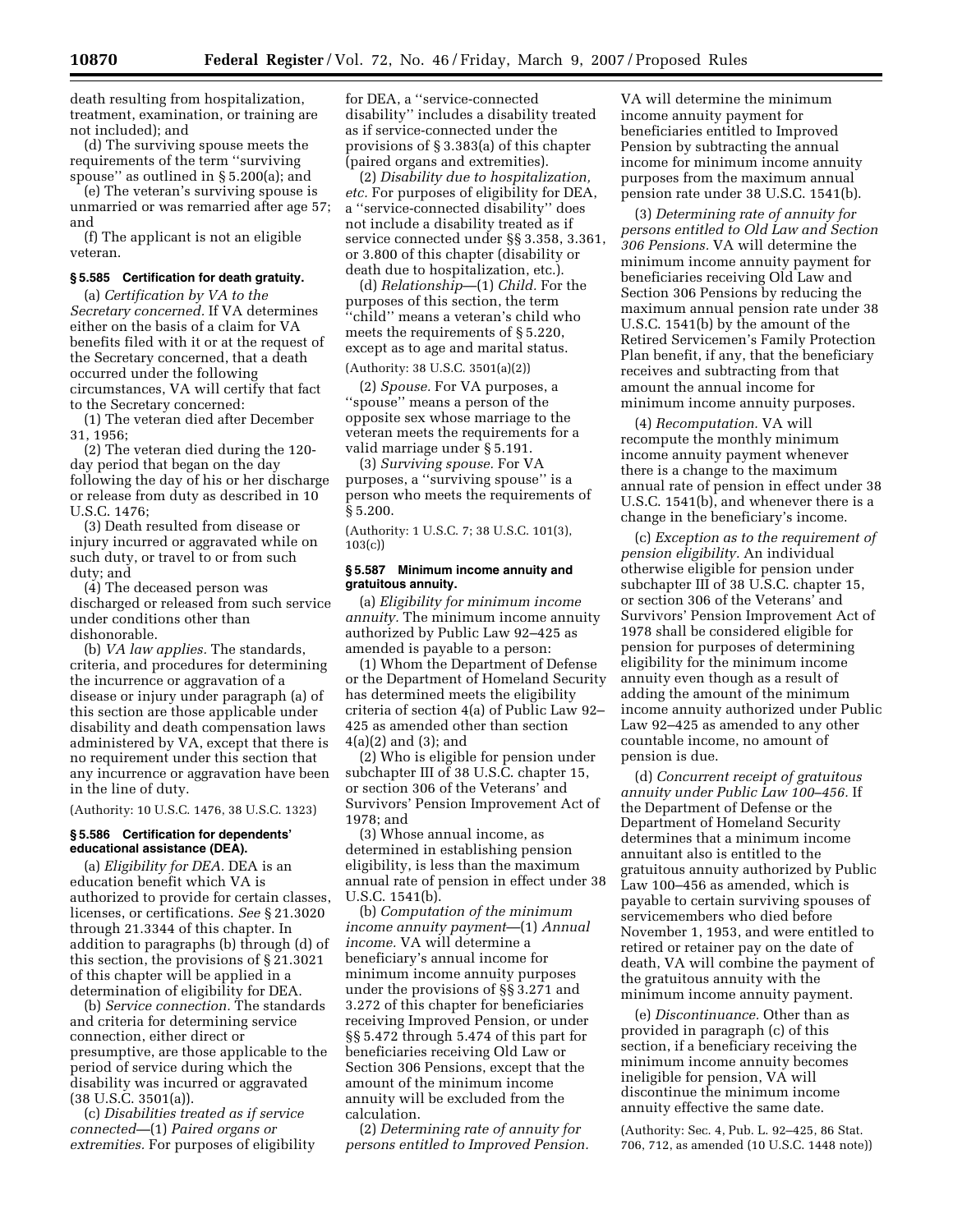## **§ 5.588 Special allowance payable under section 156 of Public Law 97–377.**

The provisions of this section apply to the payment of a special allowance to certain surviving spouses and children of individuals who died on active duty prior to August 13, 1981, or who died as a result of a service-connected disability which was incurred or aggravated prior to August 13, 1981. This special allowance is a replacement for certain social security benefits which were either reduced or discontinued by provisions of the Omnibus Budget Reconciliation Act of 1981.

(a) *Eligibility requirements.* (1) A determination must first be made that the person on whose earnings record the claim is based either died on active duty prior to August 13, 1981, or died as a result of a service-connected disability which was incurred or aggravated prior to August 13, 1981. For purposes of this determination, character of discharge is not a factor for consideration, and death on active duty subsequent to August 12, 1981, is qualifying provided that the death resulted from a service-connected disability which was incurred or aggravated prior to August 13, 1981.

(2) Once a favorable determination has been made under paragraph (a)(1) of this section, determinations as to the age, relationship and school attendance requirements contained in paragraphs  $(a)(1)$  and  $(b)(1)$  of section 156 of Public Law 97–377 will be made. In making these eligibility determinations VA shall apply the provisions of the Social Security Act, and any regulations promulgated pursuant thereto, as in effect during the claimant's period of eligibility. Unless otherwise provided in this section, when issues are raised concerning eligibility or entitlement to this special allowance which cannot be appropriately resolved under the provisions of the Social Security Act, or the regulations promulgated pursuant thereto, the provisions of title 38, Code of Federal Regulations, are applicable.

(b) *Computation of payment rate—*(1) *Basic entitlement rate.* A basic entitlement rate will be computed for each eligible claimant in accordance with the provisions of subparagraphs (a)(2) and (b)(2) of section 156 of Public Law 97–377 using data to be provided by the Social Security Administration. This basic entitlement rate will then be used to compute the monthly payment rate as described in paragraphs (b)(2) to (b)(6) of this section.

(2) *Original or reopened awards to surviving spouses.* The monthly payment rate shall be equal to the basic entitlement rate increased by the overall average percentage (rounded to the nearest tenth of a percent) of each

legislative increase in dependency and indemnity compensation rates under 38 U.S.C. 1311 which became effective concurrently with or subsequent to the effective date of the earliest adjustment under section 215(i) of the Social Security Act that was disregarded in computing the basic entitlement rate.

(3) *Original and reopened awards to children.* The monthly payment rate shall be equal to the basic entitlement rate increased by the overall average percentage (rounded to the nearest tenth of a percent) of each legislative increase in the rates of educational assistance allowance under 38 U.S.C. 3531(b) which became effective concurrently with or subsequent to the effective date of the earliest adjustment under section 215(i) of the Social Security Act that was disregarded in computing the basic entitlement rate.

(4) *Subsequent legislative increases in rates.* The monthly rate of special allowance payable to a surviving spouse shall be increased by the same overall average percentage increase (rounded to the nearest tenth of a percent) and on the same effective date as any legislative increase in the rates payable under 38 U.S.C. 1311. The monthly rate of special allowance payable to a child shall be increased by the same overall average percentage increase (rounded to the nearest tenth of a percent) and on the same effective date as any legislative increase in the rates payable under 38 U.S.C. 3531(b).

(5) *Amendment of awards.* Prompt action shall be taken to amend any award of this special allowance to conform with evidence indicating a change in basic eligibility, any basic entitlement rate, or any effective date previously determined. It is the claimant's responsibility to promptly notify VA of any change in their status or employment which affects eligibility or entitlement.

(6) *Rounding of monthly rates.* Any monthly rate computed under the provisions of this paragraph (b), if not a multiple of \$1, shall be rounded to the next lower multiple of \$1.

(c) *Claimants not entitled to this special allowance.* The following are not entitled to this special allowance for the reasons indicated.

(1) Claimants eligible for death benefits under 38 U.S.C. 1151. The deaths in such cases are not serviceconnected.

(2) Claimants eligible for death benefits under 38 U.S.C. 1318. The deaths in such cases are not service connected.

(3) Claimants whose claims are based on an individual's service in:

(i) The Commonwealth Army of the Philippines while such forces were in the service of the Armed Forces pursuant to the military order of the President dated July 26, 1941, including recognized guerrilla forces (see 38 U.S.C. 107).

(ii) The New Philippine Scouts under section 14, Public Law 190, 79th Congress (see 38 U.S.C. 107).

(iii) The commissioned corps of the Public Health Service (specifically excluded by section 156 of Pub. L. 97– 377), or

(iv) The National Oceanic and Atmospheric Administration (specifically excluded by section 156 of Pub. L. 97–377).

(d) *Appellate jurisdiction.* VA shall have appellate jurisdiction of all determinations made in connection with this special allowance.

(e) *Claims—formal and informal.*  Formal claims for this special allowance must be filed on a form prescribed by the Secretary of Veterans Affairs. When informal claims or inquiries as to eligibility are received, the appropriate application form shall be provided. In such cases, the date of receipt of the informal claim or inquiry will be accepted as the date of claim for this special allowance if a formal claim on the prescribed form is received within 1 year from that date.

(f) *Retroactivity and effective dates.*  There is no time limit for filing a claim for this special allowance. Upon the filing of a claim, the effective date for an award of benefits begins on or after the first day of the month in which the claimant first became eligible for this special allowance, except that no payment may be made for any period prior to January 1, 1983.

(Authority: Sec. 156, Pub. L. 97–377, 96 Stat. 1830, 1920 (1982))

## **§ 5.589 Monetary allowance for Vietnam veterans' children born with spina bifida.**

(a) *Monthly monetary allowance.* VA will pay a monthly monetary allowance under subchapter I of 38 U.S.C. chapter 18, based upon the level of disability determined under the provisions of paragraph (d) of this section, to or for a person who VA has determined is an individual suffering from spina bifida whose biological mother or father is or was a Vietnam veteran. An individual suffering from spina bifida is entitled to only one monthly allowance under this section, even if the individual's biological father and mother are or were both Vietnam veterans.

(b) *No effect on other VA benefits.*  Receipt of a monetary allowance under 38 U.S.C. chapter 18 will not affect the right of the individual, or the right of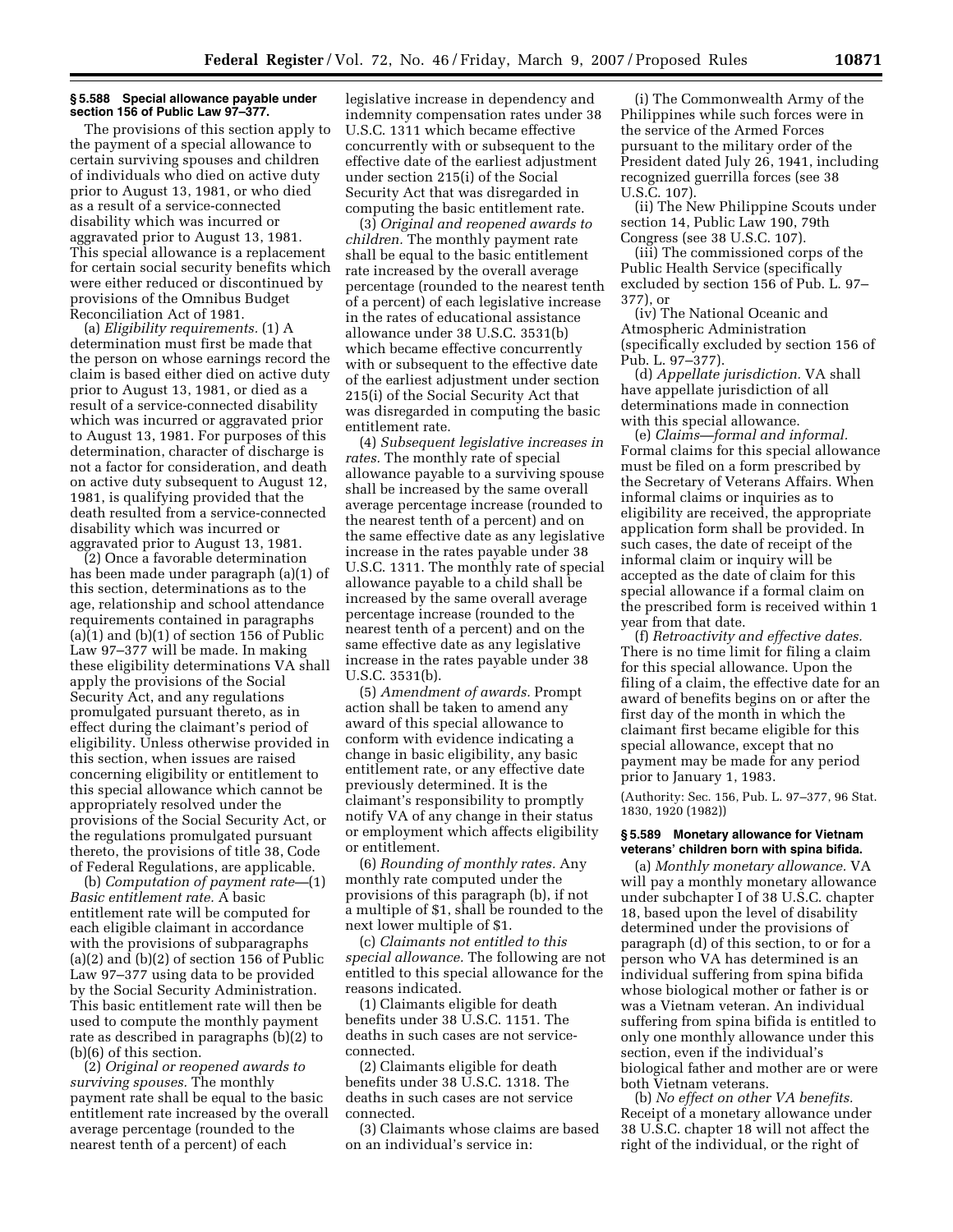any person based on the individual's relationship to that person, to receive any other benefit to which the individual, or that person, may be entitled under any law administered by VA.

(c) *Definitions*—(1) *Vietnam veteran.*  For the purposes of this section, the term ''Vietnam veteran'' means a person who performed active military service in the Republic of Vietnam during the period beginning on January 9, 1962, and ending on May 7, 1975, without regard to the characterization of the person's service. For the definition of 'service in the Republic of Vietnam," see § 5.262(a)(1).

(2) *Individual.* For the purposes of this section, the term ''individual'' means a person, regardless of age or marital status, whose biological father or mother is or was a Vietnam veteran and who was conceived after the date on which the veteran first served in the Republic of Vietnam during the Vietnam era. Notwithstanding the provisions of § 5.180(b), VA will require the types of evidence specified in §§ 5.221 and 5.229 sufficient to establish in the judgment of the Secretary that a person is the biological son or daughter of a Vietnam veteran.

(3) *Spina bifida.* For the purposes of this section, the term ''spina bifida'' means any form and manifestation of spina bifida except spina bifida occulta.

(d) *Disability evaluations.* (1) Except as otherwise specified in this paragraph (d), VA will determine the level of payment as follows:

(i) *Level I.* The individual walks without braces or other external support as his or her primary means of mobility in the community, has no sensory or motor impairment of the upper extremities, has an IQ of 90 or higher, and is continent of urine and feces without the use of medication or other means to control incontinence.

(ii) *Level II.* Provided that none of the disabilities is severe enough to warrant payment at Level III, and the individual: walks with braces or other external support as his or her primary means of mobility in the community; or, has sensory or motor impairment of the upper extremities, but is able to grasp pen, feed self, and perform self care; or, has an IQ of at least 70 but less than 90; or, requires medication or other means to control the effects of urinary bladder impairment and no more than two times per week is unable to remain dry for at least 3 hours at a time during waking hours; or, requires bowel management techniques or other treatment to control the effects of bowel impairment but does not have fecal leakage severe or frequent enough to require wearing of

absorbent materials at least 4 days a week; or, has a colostomy that does not require wearing a bag.

(iii) *Level III.* The individual uses a wheelchair as his or her primary means of mobility in the community; or, has sensory or motor impairment of the upper extremities severe enough to prevent grasping a pen, feeding self, and performing self care; or, has an IQ of 69 or less; or, despite the use of medication or other means to control the effects of urinary bladder impairment, at least three times per week is unable to remain dry for 3 hours at a time during waking hours; or, despite bowel management techniques or other treatment to control the effects of bowel impairment, has fecal leakage severe or frequent enough to require wearing of absorbent materials at least 4 days a week; or, regularly requires manual evacuation or digital stimulation to empty the bowel; or, has a colostomy that requires wearing a bag.

(2) If an individual who would otherwise be paid at Level I or II has one or more disabilities, such as blindness, uncontrolled seizures, or renal failure that result either from spina bifida, or from treatment procedures for spina bifida, the Director of the Compensation and Pension Service may increase the monthly payment to the level that, in his or her judgment, best represents the extent to which the disabilities resulting from spina bifida limit the individual's ability to engage in ordinary day-to-day activities, including activities outside the home. A Level II or Level III payment will be awarded depending on whether the effects of a disability are of equivalent severity to the effects specified under Level II or Level III.

(3) VA may accept statements from private physicians, or examination reports from government or private institutions, for the purpose of rating spina bifida claims without further examination, provided the statements or reports are adequate for assessing the level of disability due to spina bifida under the provisions of paragraph (d)(1) of this section. In the absence of adequate medical information, VA will schedule an examination for the purpose of assessing the level of disability.

(4) VA will pay an individual eligible for a monetary allowance due to spina bifida at Level I unless or until it receives medical evidence supporting a higher payment. When required to reassess the level of disability under paragraph (d)(5) or (d)(6) of this section, VA will pay an individual eligible for this monetary allowance at Level I in the absence of evidence adequate to support a higher level of disability or if

the individual fails to report, without good cause, for a scheduled examination. Examples of good cause include, but are not limited to, the illness or hospitalization of the claimant, death of an immediate family member, etc.

(5) VA will pay individuals under the age of 1 year at Level I unless a pediatric neurologist or a pediatric neurosurgeon certifies that, in his or her medical judgment, there is a neurological deficit that will prevent the individual from ambulating, grasping a pen, feeding himself or herself, performing self care, or from achieving urinary or fecal continence. If any of those deficits are present, VA will pay the individual at Level III. In either case, VA will reassess the level of disability when the individual reaches the age of 1 year.

(6) VA will reassess the level of payment whenever it receives medical evidence indicating that a change is warranted. For individuals between the ages of one and twenty-one, however, it must reassess the level of payment at least every 5 years.

(e) *Effective dates.* See § 5.591. (Authority: 38 U.S.C. 501, 1805, 1811, 1812, 1821, 1822, 1823, 1824, 5101)

### **§ 5.590 Monetary allowance for female Vietnam veterans' children with certain birth defects.**

(a) *Monthly monetary allowance.* (1) *General.* VA will pay a monthly monetary allowance under subchapter II of 38 U.S.C. chapter 18 to or for an individual whose biological mother is or was a Vietnam veteran and who VA has determined to have disability resulting from one or more covered birth defects. Except as provided in paragraph (a)(3) of this section, the amount of the monetary allowance paid will be based upon the level of such disability suffered by the individual, as determined in accordance with the provisions of paragraph (e) of this section.

(2) *Affirmative evidence of cause other than mother's service during Vietnam era.* No monetary allowance will be provided under this section based on a particular birth defect of an individual in any case where affirmative evidence establishes that the birth defect results from a cause other than the active military service of the individual's mother during the Vietnam era and, in determining the level of disability for an individual with more than one birth defect, the particular defect resulting from other causes will be excluded from consideration. This will not prevent VA from paying a monetary allowance under this section for other birth defects.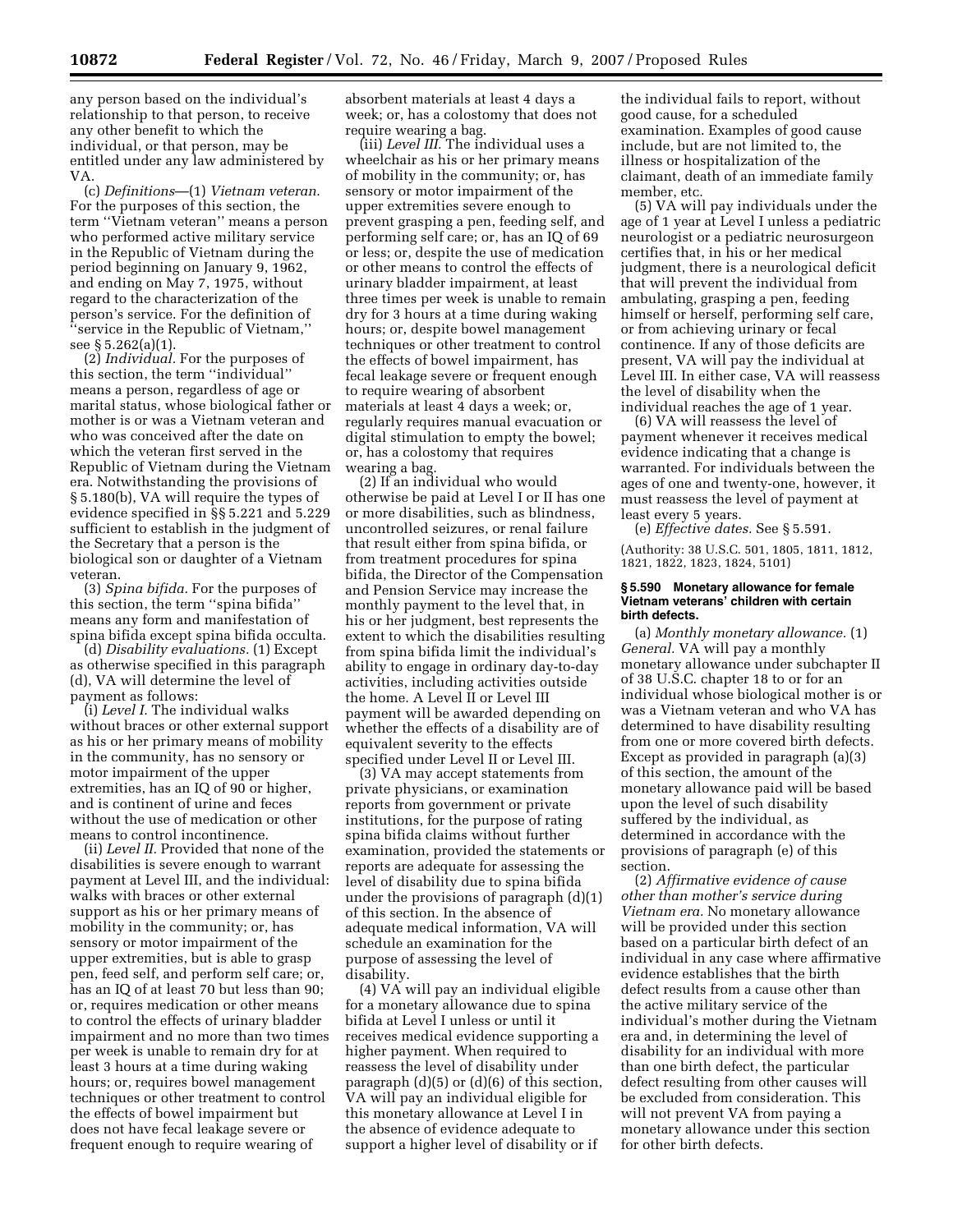(3) *Nonduplication; spina bifida.* In the case of an individual whose only covered birth defect is spina bifida, a monetary allowance will be paid under § 5.589, and not under this section, nor will the individual be evaluated for disability under this section. In the case of an individual who has spina bifida and one or more additional covered birth defects, a monetary allowance will be paid under this section and the amount of the monetary allowance will be not less than the amount the individual would receive if his or her only covered birth defect were spina bifida. If, but for the individual's one or more additional covered birth defects, the monetary allowance payable to or for the individual would be based on an evaluation at Level I, II, or III, respectively, under § 5.589(d), the evaluation of the individual's level of disability under paragraph (e) of this section will be not less than Level II, III, or IV, respectively.

(b) *No effect on other VA benefits.*  Receipt of a monetary allowance under 38 U.S.C. chapter 18 will not affect the right of the individual, or the right of any person based on the individual's relationship to that person, to receive any other benefit to which the individual, or that person, may be entitled under any law administered by VA.

(c) *Definitions*—(1) *Vietnam veteran.*  For the purposes of this section, the term ''Vietnam veteran'' means a person who performed active military service in the Republic of Vietnam during the period beginning on February 28, 1961, and ending on May 7, 1975, without regard to the characterization of the person's service. For the definition of ''service in the Republic of Vietnam,'' see § 5.262(a)(1).

(2) *Individual.* For the purposes of this section, the term ''individual'' means a person, regardless of age or marital status, whose biological mother is or was a Vietnam veteran and who was conceived after the date on which the veteran first entered the Republic of Vietnam during the period beginning on February 28, 1961, and ending on May 7, 1975. Notwithstanding the provisions of § 5.180(b), VA will require the types of evidence specified in §§ 5.221 and 5.229 sufficient to establish that a person is the biological son or daughter of a Vietnam veteran.

(3) *Covered birth defect.* For the purposes of this section, the term 'covered birth defect" means any birth defect identified by VA as a birth defect that is associated with the service of women Vietnam veterans in the Republic of Vietnam during the period beginning on February 28, 1961, and

ending on May 7, 1975, and that has resulted, or may result, in permanent physical or mental disability. However, the term ''covered birth defect'' does not include a condition due to a:

(i) Familial disorder;

(ii) Birth-related injury; or

(iii) Fetal or neonatal infirmity with well-established causes.

(d) *Identification of covered birth defects.* All birth defects that are not excluded under the provisions of this paragraph (d) are covered birth defects.

(1) Covered birth defects include, but are not limited to, the following (however, if a birth defect is determined to be familial in a particular family, it will not be a covered birth defect):

(i) Achondroplasia;

(ii) Cleft lip and cleft palate;

(iii) Congenital heart disease;

(iv) Congenital talipes equinovarus (clubfoot);

(v) Esophageal and intestinal atresia; (vi) Hallerman-Streiff syndrome;

(vii) Hip dysplasia;

(viii) Hirschprung's disease

(congenital megacolon);

(ix) Hydrocephalus due to aqueductal stenosis;

(x) Hypospadias;

(xi) Imperforate anus;

(xii) Neural tube defects (including spina bifida, encephalocele, and

anencephaly);

(xiii) Poland syndrome;

- (xiv) Pyloric stenosis;
- (xv) Syndactyly (fused digits);

(xvi) Tracheoesophageal fistula;

(xvii) Undescended testicle; and

(xviii) Williams syndrome.

(2) Birth defects that are familial disorders, including hereditary genetic conditions, are not covered birth defects. Familial disorders include, but are not limited to, the following, unless the birth defect is not familial in a particular family:

(i) Albinism;

(ii) Alpha-antitrypsin deficiency;

(iii) Crouzon syndrome;

(iv) Cystic fibrosis;

(v) Duchenne's muscular dystrophy;

(vi) Galactosemia;

(vii) Hemophilia;

(viii) Huntington's disease;

(ix) Hurler syndrome;

(x) Kartagener's syndrome (Primary Ciliary Dyskinesia);

(xi) Marfan syndrome;

(xii) Neurofibromatosis;

(xiii) Osteogenesis imperfecta;

(xiv) Pectus excavatum;

(xv) Phenylketonuria;

(xvi) Sickle cell disease;

(xvii) Tay-Sachs disease;

(xviii) Thalassemia; and

(xix) Wilson's disease.

(3) Conditions that are congenital malignant neoplasms are not covered birth defects. These include, but are not limited to, the following:

- (i) Medulloblastoma;
- (ii) Neuroblastoma;
- (iii) Retinoblastoma;
- (iv) Teratoma; and
- (v) Wilm's tumor.

(4) Conditions that are chromosomal disorders are not covered birth defects. These include, but are not limited to, the following:

(i) Down syndrome and other Trisomies;

(ii) Fragile X syndrome;

(iii) Klinefelter's syndrome; and

(iv) Turner's syndrome.

(5) Conditions that are due to birthrelated injury are not covered birth defects. These include, but are not limited to, the following:

(i) Brain damage due to anoxia during or around time of birth;

(ii) Cerebral palsy due to birth trauma, (iii) Facial nerve palsy or other peripheral nerve injury;

(iv) Fractured clavicle; and

(v) Horner's syndrome due to forceful manipulation during birth.

(6) Conditions that are due to a fetal or neonatal infirmity with wellestablished causes or that are miscellaneous pediatric conditions are not covered birth defects. These include, but are not limited to, the following:

(i) Asthma and other allergies;

(ii) Effects of maternal infection during pregnancy, including maternal rubella, toxoplasmosis, or syphilis;

(iii) Fetal alcohol syndrome or fetal effects of maternal drug use;

(iv) Hyaline membrane disease;

(v) Maternal-infant blood incompatibility;

(vi) Neonatal infections;

(vii) Neonatal jaundice;

(viii) Post-infancy deafness/hearing impairment (onset after the age of 1 year);

(ix) Prematurity; and (x) Refractive disorders of the eye.

(7) Conditions that are developmental disorders are not covered birth defects. These include, but are not limited to, the following:

(i) Attention deficit disorder;

(ii) Autism;

(iii) Epilepsy diagnosed after infancy (after the age of 1 year);

(iv) Learning disorders; and

(v) Mental retardation (unless part of a syndrome that is a covered birth defect).

(8) Conditions that do not result in permanent physical or mental disability are not covered birth defects. These include, but are not limited to:

(i) Conditions rendered non-disabling through treatment;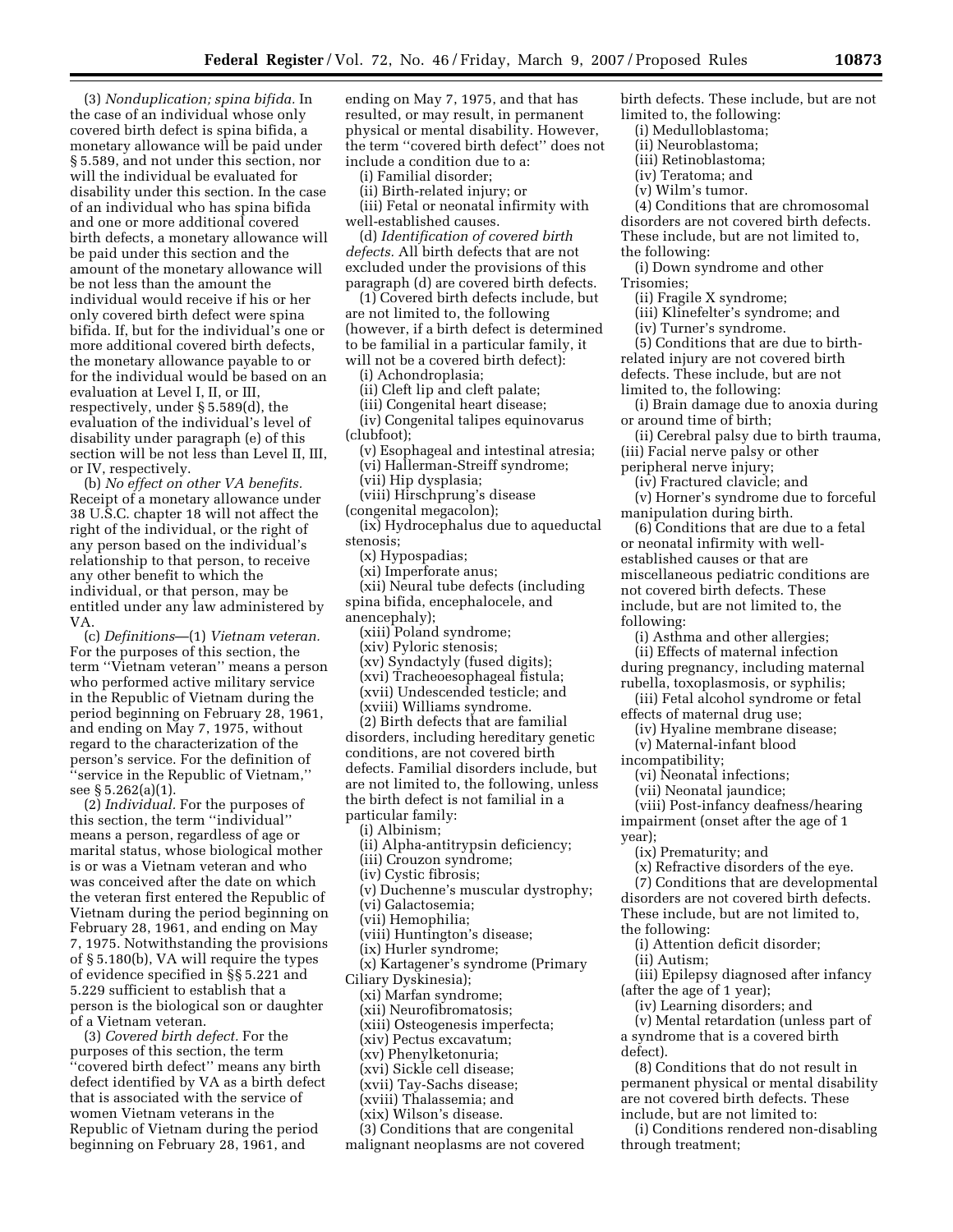(ii) Congenital heart problems surgically corrected or resolved without disabling residuals;

(iii) Heart murmurs unassociated with a diagnosed cardiac abnormality;

(iv) Hemangiomas that have resolved with or without treatment; and

(v) Scars (other than of the head, face, or neck) as the only residual of corrective surgery for birth defects.

(e) *Disability evaluations.* Whenever VA determines, upon receipt of competent medical evidence, that an individual has one or more covered birth defects, VA will determine the level of disability currently resulting, in combination, from the covered birth defects and associated disabilities. No monetary allowance will be payable under this section if VA determines under this paragraph (e) that an individual has no current disability resulting from the covered birth defects, unless VA determines that the provisions of paragraph (a)(3) of this section are for application. Except as otherwise provided in paragraph (a)(3) of this section, VA will determine the level of disability as follows:

(1) *Levels of disability—*(i) *Level 0.*  The individual has no current disability resulting from covered birth defects.

(ii) *Level I.* The individual meets one or more of the following criteria:

(A) The individual has residual physical or mental effects that only occasionally or intermittently limit or prevent some daily activities; or

(B) The individual has disfigurement or scarring of the head, face, or neck without gross distortion or gross asymmetry of any facial feature (nose, chin, forehead, eyes (including eyelids), ears (auricles), cheeks, or lips).

(iii) *Level II.* The individual meets one or more of the following criteria:

(A) The individual has residual physical or mental effects that frequently or constantly limit or prevent some daily activities, but the individual is able to work or attend school, carry out most household chores, travel, and provide age-appropriate self-care, such as eating, dressing, grooming, and carrying out personal hygiene, and communication, behavior, social interaction, and intellectual functioning are appropriate for age; or

(B) The individual has disfigurement or scarring of the head, face, or neck with either gross distortion or gross asymmetry of one facial feature or one paired set of facial features (nose, chin, forehead, eyes (including eyelids), ears (auricles), cheeks, or lips).

(iv) *Level III.* The individual meets one or more of the following criteria:

(A) The individual has residual physical or mental effects that

frequently or constantly limit or prevent most daily activities, but the individual is able to provide age-appropriate selfcare, such as eating, dressing, grooming, and carrying out personal hygiene;

(B) The individual is unable to work or attend school, travel, or carry out household chores, or does so intermittently and with difficulty;

(C) The individual's communication, behavior, social interaction, and intellectual functioning are not entirely appropriate for age; or

(D) The individual has disfigurement or scarring of the head, face, or neck with either gross distortion or gross asymmetry of two facial features or two paired sets of facial features (nose, chin, forehead, eyes (including eyelids), ears (auricles), cheeks, or lips).

(v) *Level IV.* The individual meets one or more of the following criteria:

(A) The individual has residual physical or mental effects that prevent age-appropriate self-care, such as eating, dressing, grooming, and carrying out personal hygiene;

(B) The individual's communication, behavior, social interaction, and intellectual functioning are grossly inappropriate for age; or

(C) The individual has disfigurement or scarring of the head, face, or neck with either gross distortion or gross asymmetry of three facial features or three paired sets of facial features (nose, chin, forehead, eyes (including eyelids), ears (auricles), cheeks, or lips).

(2) *Assessing limitation of daily activities.* Physical or mental effects on the following functions are to be considered in assessing limitation of daily activities:

(i) Mobility (ability to stand and walk, including balance and coordination);

(ii) Manual dexterity;

(iii) Stamina;

(iv) Speech;

(v) Hearing;

(vi) Vision (other than correctable refraction errors);

(vii) Memory;

(viii) Ability to concentrate;

(ix) Appropriateness of behavior; and

(x) Urinary and fecal continence.

(f) *Information for determining whether individuals have covered birth defects and rating disability levels.* (1) VA may accept statements from private physicians, or examination reports from government or private institutions, for the purposes of determining whether an individual has a covered birth defect and for rating claims for covered birth defects. If they are adequate for such purposes, VA may make the determination and rating without further examination. In the absence of adequate information, VA may schedule examinations for the purpose of determining whether an individual has a covered birth defect and/or assessing the level of disability.

(2) Except in accordance with paragraph (a)(3) of this section, VA will not pay a monthly monetary allowance unless or until VA is able to obtain medical evidence adequate to determine that an individual has a covered birth defect and adequate to assess the level of disability due to covered birth defects.

(g) *Redeterminations.* VA will reassess a determination under this section whenever it receives evidence indicating that a change is warranted.

(h) *Referrals.* If a regional office is unclear in any case as to whether a condition is a covered birth defect, it may refer the issue to the Director of the Compensation and Pension Service for determination.

(i) *Effective dates.* See § 5.591.

(Authority: 38 U.S.C. 501, 1811, 1812, 1813, 1814, 1815, 1816, 1821, 1822, 1823, 1824, 5101)

#### **§ 5.591 Effective dates of awards for certain disabled children of Vietnam veterans.**

This section provides the effective date for an award, reduction, or discontinuance of the monthly monetary allowance payable under § 5.589 to a Vietnam veteran's biological child who is suffering from spina bifida or under § 5.590 of this part to a woman Vietnam veteran's biological child who suffers from one or more covered birth defects.

(a) *Effective date of award.* Except as otherwise provided in this paragraph, an award of a monetary allowance based on an original claim, a claim reopened after final denial, or a claim for increase will be effective the date VA received the claim or the date entitlement arose, whichever is later.

(1) An allowance payable under § 5.589 will not be effective before October 1, 1997.

(2) An allowance payable under § 5.590 will not be effective before December 1, 2001.

(3) Subject to paragraphs (a)(1) and (2) of this section, the effective date will be the child's date of birth, if VA received the claim within 1 year of the birth date.

(4) Subject to paragraphs (a)(1) and (2) of this section, if a previously denied claim is reopened and granted based on corrected military records, VA will apply the rule in § 3.400(g) of this chapter.

(5) Subject to paragraphs (a)(1) and (2) of this section, if a claimant files a claim for increase of a monetary allowance due to increase in disability, VA will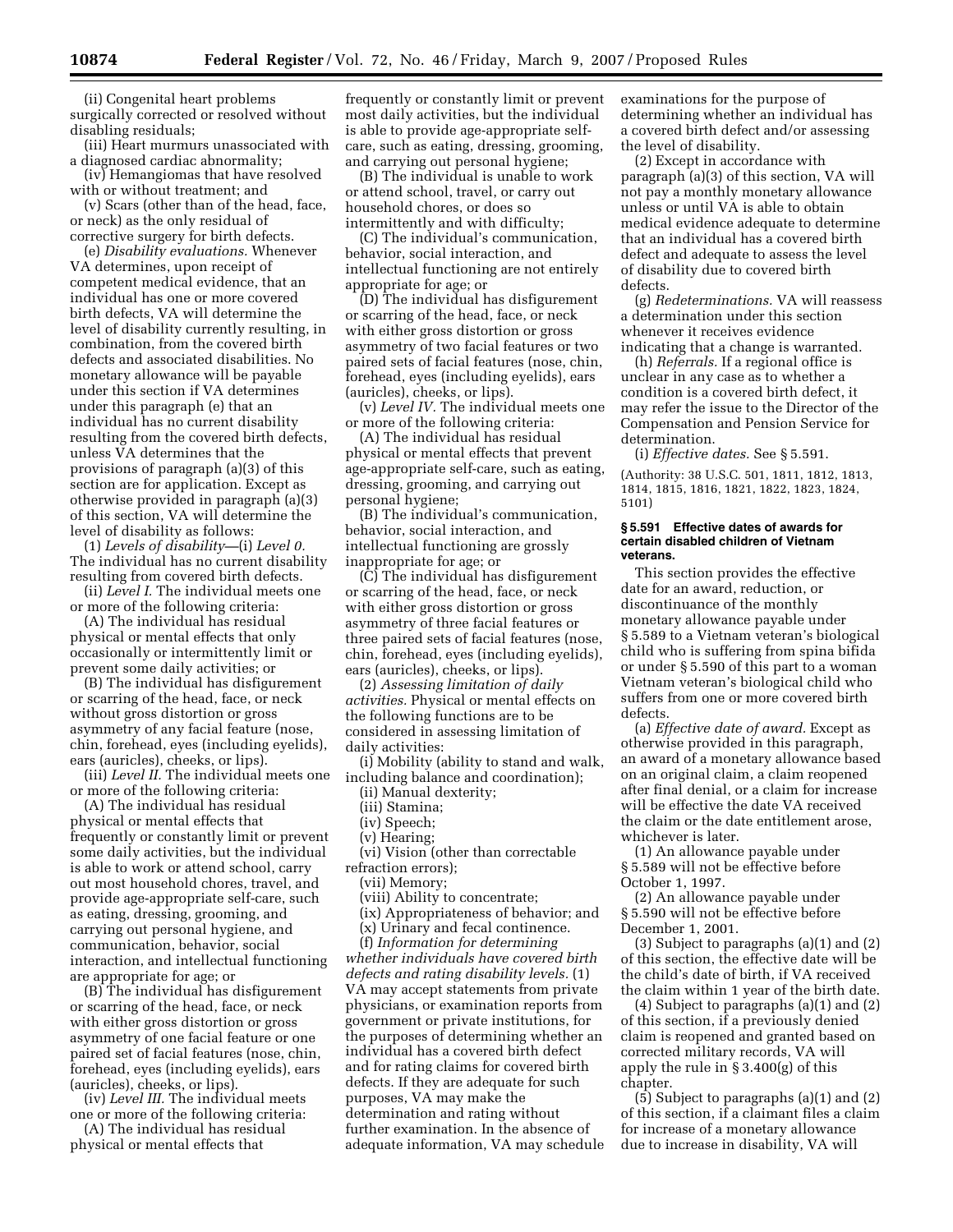apply the rule in § 3.400(o)(2) of this chapter .

(6) If the allowance is based on a change of law or VA issue, VA will apply the rule in § 3.114(a) of this chapter.

(b) *Effective dates of reductions or discontinuances.* Except as otherwise provided in this paragraph, the effective date of a reduction or discontinuance of a monetary allowance shall be fixed in accordance with § 3.500(a) of this chapter.

(1) If the monetary allowance was paid erroneously because of beneficiary error, VA will apply the rule in § 3.500(b)(1) of this chapter.

(2) If the monetary allowance was paid erroneously because of administrative error by VA, VA will apply the rule in § 3.500(b)(2) of this chapter .

(3) If a discontinuance is due to the beneficiary's death, VA will discontinue benefits effective the first day of the month of the beneficiary's death.

(4) If there is a change of law or VA issue, or change in interpretation of a law or VA issue, VA will apply the rule in § 3.114 of this chapter.

(5) If a reduction or discontinuance is warranted by a change in the beneficiary's physical condition, VA will apply the rule in § 3.105(g) of this chapter.

(Authority: 38 U.S.C. 1805, 1832, 5110, 5112)

## **§§ 5.592–5.599 [Reserved]**

**Ancillary Benefits for Certain Service-Connected Veterans and Certain Members of the Armed Forces Serving on Active Duty** 

## **§§ 5.600–5.602 [Reserved]**

## **§ 5.603 Financial assistance to purchase a vehicle and adaptive equipment.**

(a) *General.* Certain persons with qualifying disabilities will be certified as eligible for financial assistance to purchase a vehicle and necessary adaptive equipment.

(b) *Definition of terms.* The following definitions apply to this section.

(1) *Adaptive equipment.* (i) ''Adaptive equipment'' means equipment manufactured for sale to the general public and added to a vehicle to:

(A) Make it safe for use by the eligible person, and

(B) Assist the eligible person in meeting applicable standards of licensure by the proper licensing authority.

(ii) Adaptive equipment includes:

(A) Automatic transmission as to an eligible person who has lost or lost the use of a limb

(B) Power steering, power brakes, power window lifts, and power seats

(C) Air conditioning equipment, if such equipment is necessary for the health and safety of the eligible person and to the safety of others

(D) Special equipment necessary to assist the eligible person in and out of the vehicle, regardless of whether the vehicle is to be operated by the eligible person or is to be operated for such person by another person

(E) Modification of the interior space if necessary for the eligible person to enter or operate the vehicle.

(F) Items the Under Secretary for Health or designee has deemed to be ordinarily necessary for a qualifying disability or combination of qualifying disabilities, or has deemed necessary in an individual case. Such specifications of equipment may include a limit on the financial assistance to be provided based on judgment and experience.

(2) *Vehicle* means an automobile, van, truck, jeep, tractor, golf cart, or other conveyance.

(c) *Eligibility criteria.* The claimant must meet all of the requirements of this paragraph (c).

(1) *Persons eligible.* The claimant must be:

(i) A veteran who is entitled to compensation under 38 U.S.C. chapter 11, including compensation under 38 U.S.C. 1151, for a qualifying disability described in paragraph (c)(2) of this section; or

(ii) A member of the Armed Forces serving on active duty who has a qualifying disability described in paragraph (c)(2) of this section that is the result of an injury incurred or disease contracted in or aggravated by active military service.

(2) *Qualifying disabilities.* The claimant must have one of the following disabilities:

(i) Loss or permanent loss of use of one or both feet;

(ii) Loss or permanent loss of use of one or both hands;

(iii) Permanent impairment of vision of both eyes: Central visual acuity of 20/ 200 or less in the better eye, with corrective glasses, or central visual acuity of more than 20/200 if there is a field defect in which the peripheral field has contracted to such an extent that the widest diameter of visual field subtends an angular distance no greater than 20° in the better eye.

(iv) For the purpose of eligibility for adaptive equipment only, ankylosis of one or both knees or one or both hips.

(3) *Claim for financial assistance to purchase a vehicle and/or adaptive equipment.* (i) The claimant must file an application form for financial assistance to purchase a vehicle or adaptive equipment, which includes a

certification by the claimant that the vehicle will be operated only by persons properly licensed.

(ii) A claim for financial assistance to purchase a vehicle will also be considered a claim for adaptive equipment necessary to operate the vehicle according to the safety standards of the licensing authority.

(iii) There is no time limit in which the claimant must apply for the benefits under this section.

(iv) For claimants applying while still on active military duty, the application form will be deemed filed with VA on the date it is shown to be in possession of military authorities for transmittal to VA.

(d) *Limitations on assistance—*(1) *Financial assistance for vehicles.* An eligible person is not entitled to benefits for the purchase of more than one vehicle under the provisions of this section. No payments may be made for the repair, maintenance, or replacement of the vehicle.

(2) *Financial assistance for adaptive equipment.* An eligible person is not entitled to adaptive equipment for more than two vehicles in a 4-year period unless one of the adapted vehicles is no longer available. Payments may be made for the repair, replacement, or reinstallation of adaptive equipment deemed necessary by the Under Secretary for Health or designee. See §§ 17.156 through 17.158 for additional limitations on assistance for adaptive equipment.

(e) *VA certification process for financial assistance to purchase a vehicle and/or adaptive equipment.* If a claim for financial assistance to purchase a vehicle or adaptive equipment is approved, VA will issue a certificate of eligibility to the claimant.

(f) *Eligible person's redemption of certificate of eligibility.* The eligible person must give the certificate of eligibility to the seller of the vehicle and/or adaptive equipment. The seller will send the purchase receipt certificate of eligibility to VA finance for reimbursement for the purchase price, or the statutory limit set in 38 U.S.C. 3902(a), whichever is less.

(Authority: 38 U.S.C. 3901, 3902, 3903)

## **§§ 5.604–5.605 [Reserved]**

#### **§ 5.606 Clothing allowance.**

(a) *General.* Certain veterans with a qualifying disability will be certified eligible for a clothing allowance.

(b) *Eligibility criteria.* The claimant must meet all of the requirements of this paragraph (b).

(1) *Disabled veteran.* The claimant must be a veteran with a service